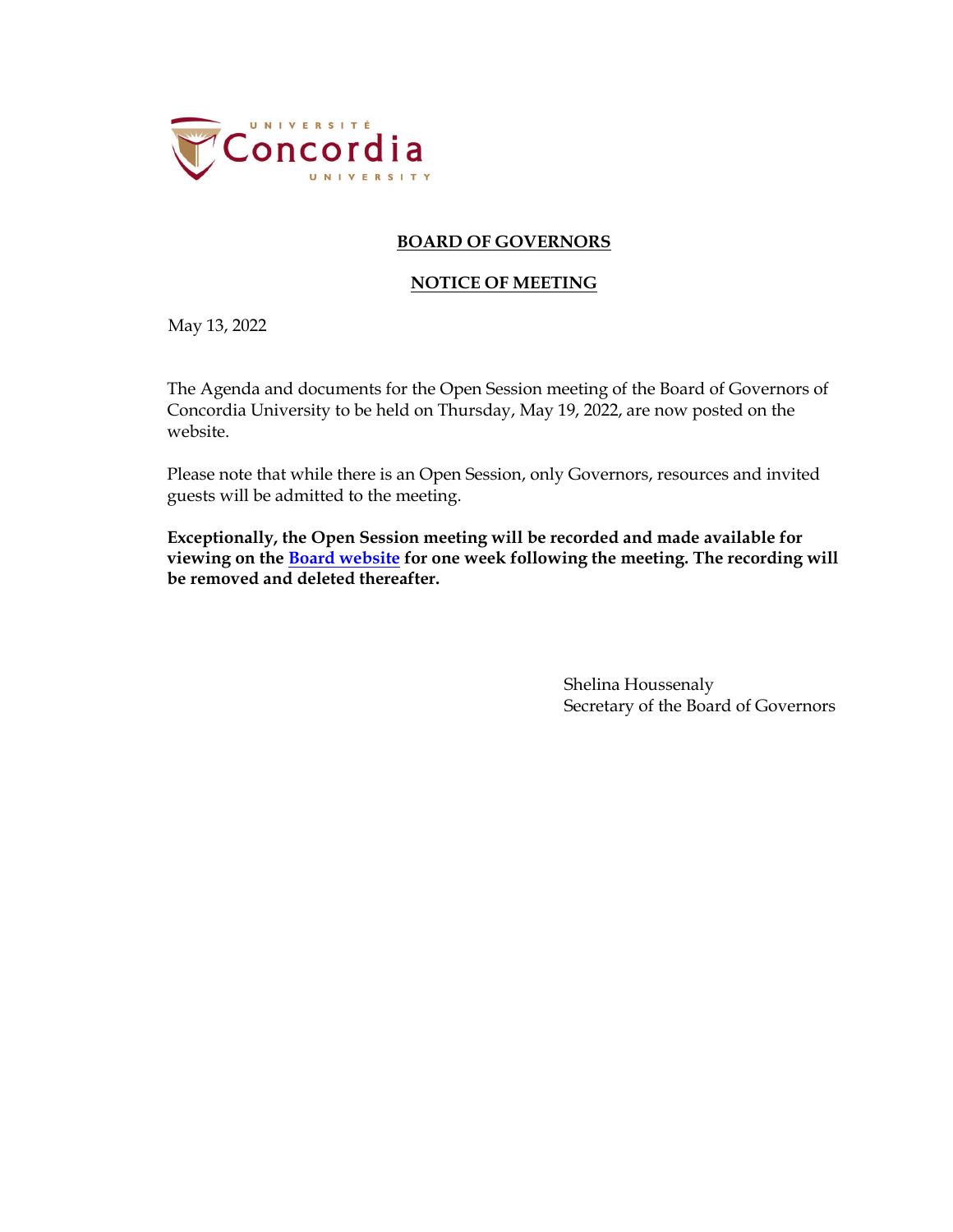

#### **AGENDA OF THE OPEN SESSION OF THE MEETING OF THE BOARD OF GOVERNORS**

Thursday, May 19, 2022, at 4 p.m. Room GM 410 (Board of Governors meeting room) SGW Campus

| Time | Item |                                                                                                            | Presenter(s)               | Action      |
|------|------|------------------------------------------------------------------------------------------------------------|----------------------------|-------------|
| 4:00 | 1.   | Call to order<br>Approval of the Agenda<br>1.1                                                             | H. Antoniou<br>H. Antoniou | Approval    |
|      |      | <b>CONSENT AGENDA</b>                                                                                      |                            |             |
|      | 2.   | Approval of April 14, 2022 Minutes                                                                         |                            | Approval    |
|      | 3.   | Governance and Ethics Committee<br>recommendation: Amendments to the By-Laws<br>(Document BG-2022-5-D1)    |                            | Approval    |
|      | 4.   | Environment Legislation & Health & Safety<br>(EH&S) Compliance Q1 (2022) Report<br>(Document BG-2022-5-D2) |                            | Information |
|      | 5.   | Collection of a new undergraduate student fee<br>levy (Document BG-2022-5-D3)                              |                            | Approval    |
|      | 6.   | Collection of a graduate student fee levy<br>(Document BG-2022-5-D4)                                       |                            | Approval    |
|      | 7.   | Professional liability waiver for an in-house<br>architect (Document BG-2022-5-D5)                         |                            | Approval    |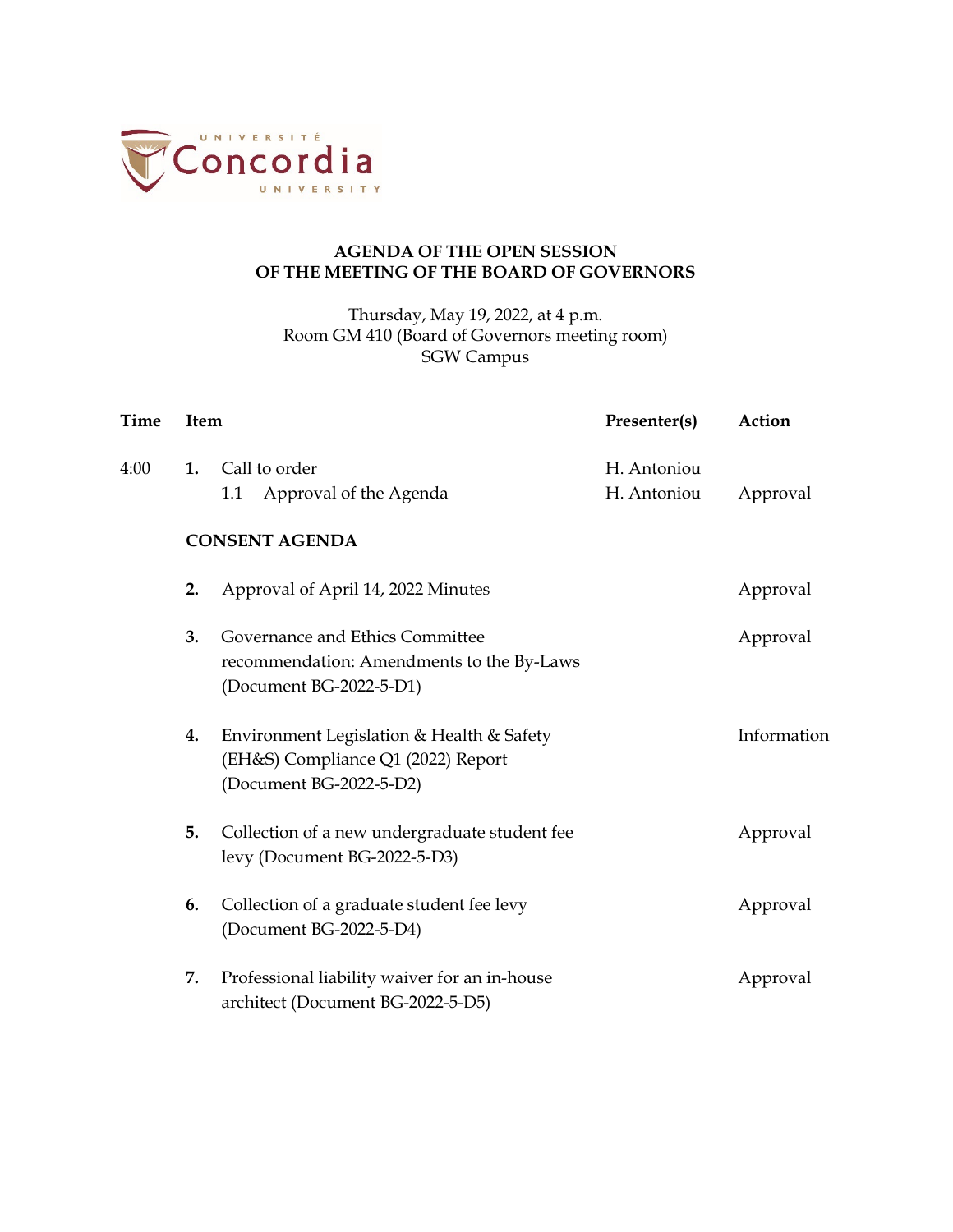## **REGULAR AGENDA**

| 4:05 | 8.  | Business arising from the Minutes not included<br>in the Agenda |                           |             |  |
|------|-----|-----------------------------------------------------------------|---------------------------|-------------|--|
| 4:10 | 9.  | President's report (Document BG-2022-5-D6)                      | G. Carr                   | Information |  |
| 4:20 |     | 10. Finance Committee recommendations:                          | K. Brooks/<br>D. Cossette | Approval    |  |
|      |     | 10.1 Administrative fee<br>(Document BG-2022-5-D7)              |                           |             |  |
|      |     | 10.2 Technology Infrastructure fee<br>(Document BG-2022-5-D8)   |                           |             |  |
| 4:25 |     | 11. Other business                                              |                           |             |  |
| 4:30 | 12. | H. Antoniou<br>Adjournment                                      |                           |             |  |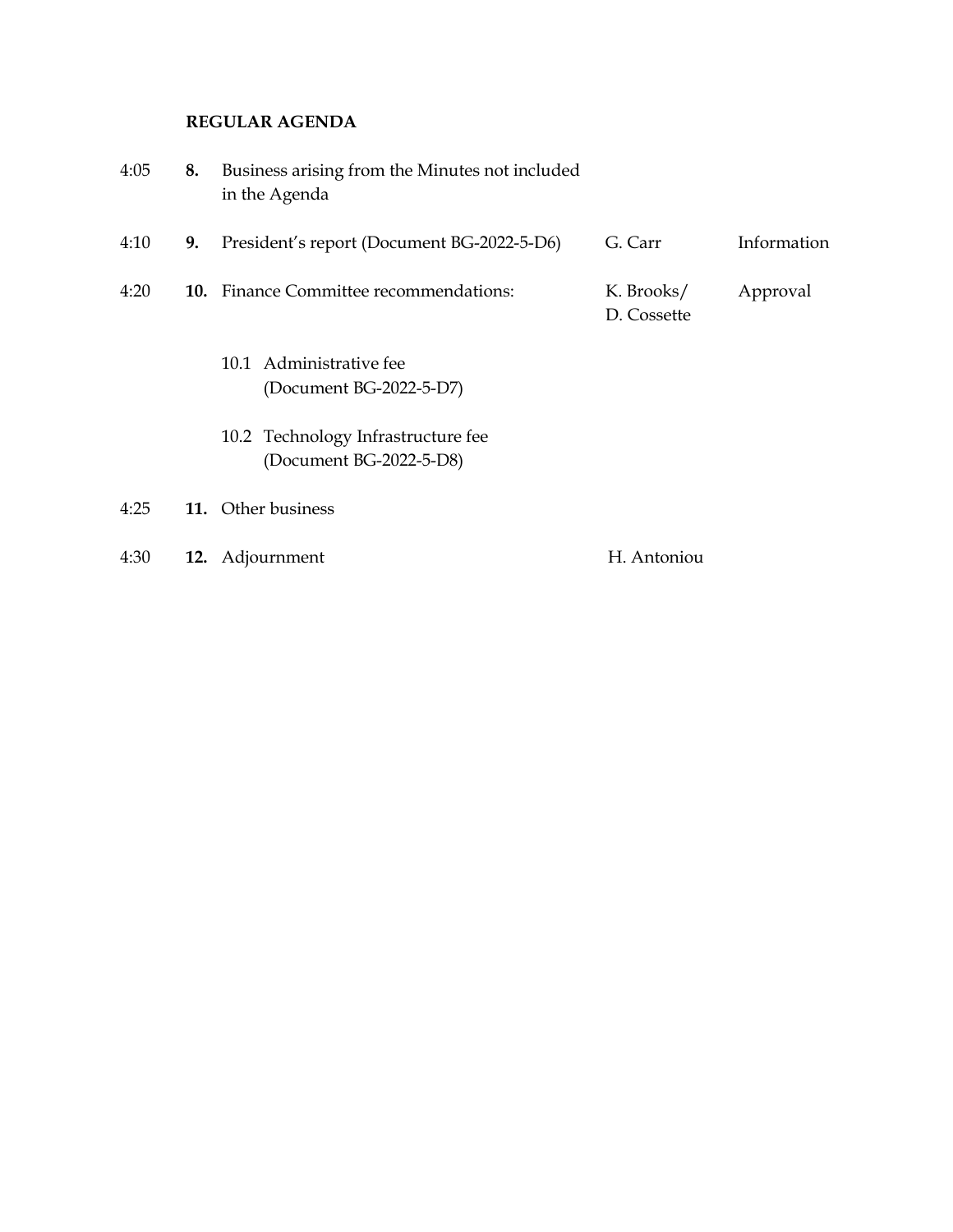

**BG-2022-3** 

## **MINUTES OF THE OPEN SESSION OF THE MEETING OF THE BOARD OF GOVERNORS**

Thursday, April 14, 2022, at 4 p.m. Room GM 410 (Board of Governors meeting room) SGW Campus

## PRESENT

Governors: Helen Antoniou (Chair), Graham Carr (President and Vice-Chancellor), Jarrett Carty (attended remotely), Gary N. Chateram, Gina P. Cody (attended remotely), Roy Cross, Selvadurai Dayanandan, Pat Di Lillo, Kim Fuller, Caroline Jamet, Claude Joli-Cœur (attended remotely), Eduardo Malorni, Claudine Mangen (attended remotely), Frédérica Martin (Vice-Chair), Georges Paulez (attended remotely), Shalini Peruka, Philippe Pourreaux, Robert Soroka (attended remotely), Ted Stathopoulos

#### Non-voting observer: Jonathan Wener

Also attending: Philippe Beauregard (attended remotely), Sylvie Bourassa (attended remotely), William Cheaib, Paul Chesser, Denis Cossette (attended remotely), Frederica Jacobs (attended remotely), Karan Singh, Lisa Ostiguy (attended remotely), Anne Whitelaw, Paula Wood-Adams (attended remotely)

#### ABSENT

Governors: Françoise Bertrand, Kenneth Brooks, Rana Ghorayeb, Odile Joannette, Suzanne Sauvage

Alternate Governor: Lauren Perozek

## **1. Call to order**

The Chair called the meeting to order at 4:03 p.m. and reminded the Governors that the Open Session meeting was being recorded and would be posted on the website for one week, following the meeting. The Chair congratulated the Women's Hockey team who won the national gold, a first in 23 years. The Chair also shared with the Governors that the first inperson convocation ceremonies since the start of the COVID-19 pandemic will take place in June.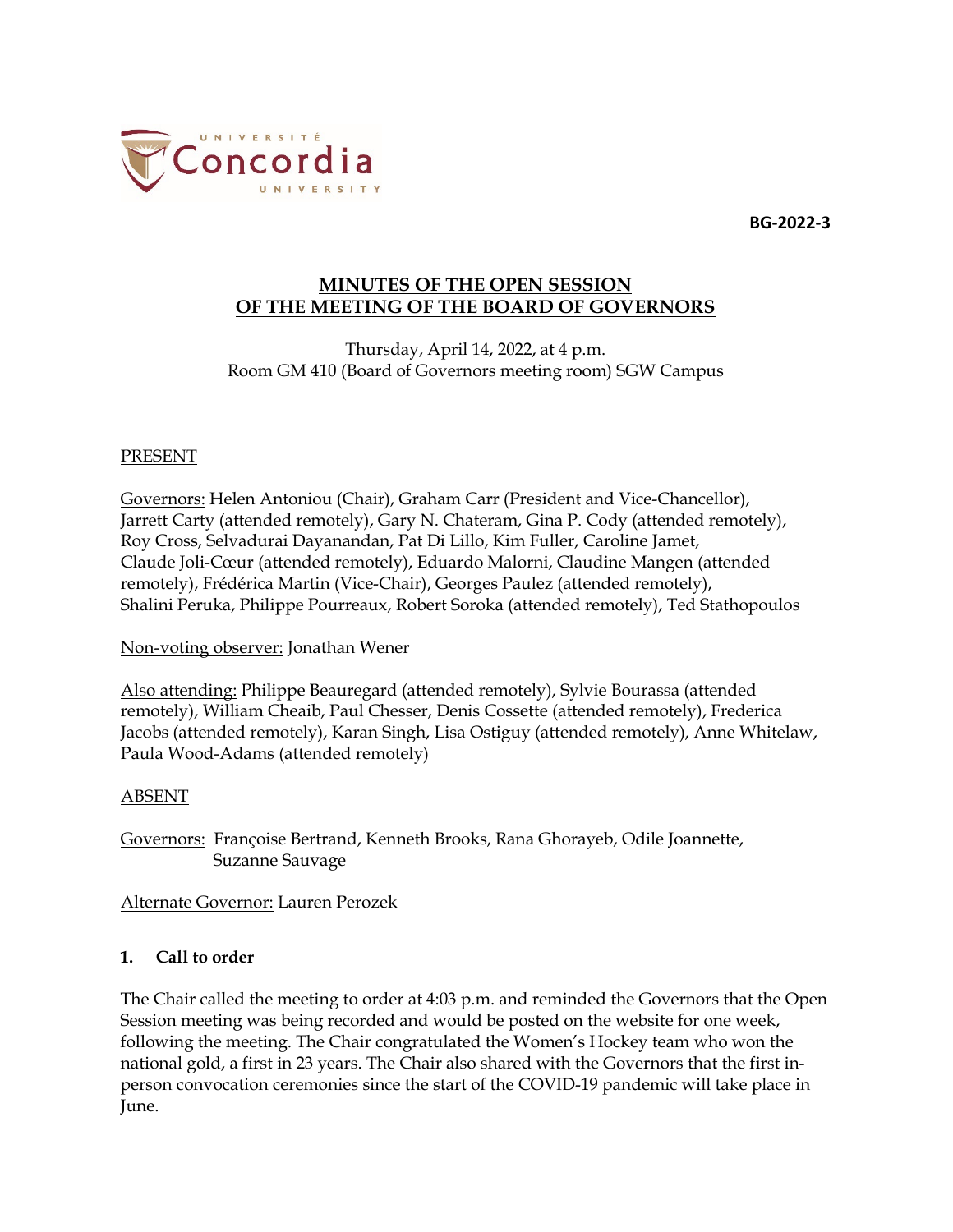#### **1.1** Approval of the Agenda

Upon motion duly moved and seconded, it was unanimously RESOLVED:

*R-2022-3-1 That the Agenda be approved, including the items on the Consent Agenda.*

## **CONSENT**

#### **2. Approval of March 17, 2022 Minutes**

*R-2022-3-2 That the Minutes of the meeting of March 17, 2022, be approved.*

#### **3. Request for the use of Concordia name** (Document BD-2022-3-D1)

- *R-2022-3-3 That, subject to the conditions set out in the Policy on the Use of Concordia University's Name, Logo and Related Insignia, and the Governance of its Visual Character and Digital Presence (SG-4), the Board of Governors approve the following request to use the Concordia name:*
	- *Concordia Running Club.*

## **4. Finance Committee recommendation regarding the revisions to the** *Policy on Hospitality, Meetings and Events (CFO-10)* (Document BG-2022-3-D2)

*R-2022-3-4 That, on recommendation of the Finance Committee, the Board of Governors approve the revisions to the Policy on Hospitality, Meetings and Events (CFO-10).* 

#### **REGULAR**

#### **5. Business arising from the Minutes not included on the Agenda**

G. Carr informed the Board of a matter which had been brought up at the meeting of the Board on March 17, 2022. As part of the modifications to the University's By-Laws, owing to changes brought about by the establishment of the new School of Health, the opportunity was taken, as is always the case, to also make some other modifications to the By-Laws. One such change was to remove the Senate Finance Committee (SFC), whose activities have been suspended since 2019. These changes were brought before the Board at its meeting of March 2022. It was however noted at the Board meeting that as the SFC was a Senate committee, it would be necessary that the discontinuation be approved by Senate first, before seeking Board approval.

G. Carr provided some background on the SFC. In 2019, the SFC itself recommended to Senate that the activities of the SFC be discontinued. The rationale for this recommendation was that, although the main role of the SFC was to provide comments on the costing related to new programs brought forward to Senate, in 2019, a new process had been implemented in relation to the review and approval of costing related to new programs. Senate had agreed with the recommendation because by the time a matter came before the SFC for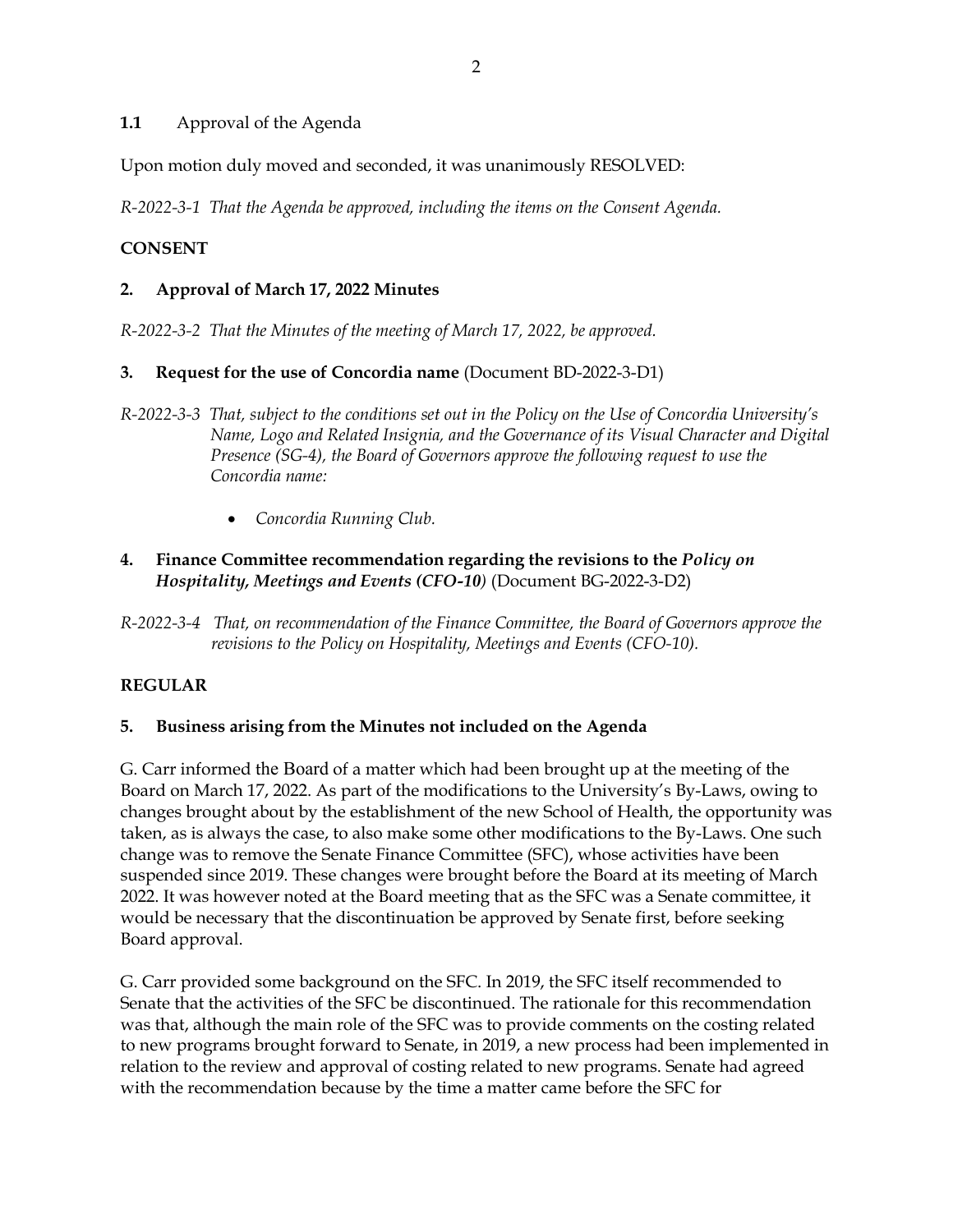consideration, it had already gone through multiple levels of reviews and approvals (including by the relevant departments, units and the office of the Chief Financial Officer), thus making the SFC's work somewhat redundant. Further, the timeline of review and approval did not adequately coincide with the implementation of new programs. In 2019, it was felt that given the new process of review and approval of costing, the SFC's work be suspended. However, in 2019, the SFC was not formally abolished by Senate. In including the discontinuation of the SFC as part of the amendment to the By-Laws, a good faith error was made, whereby the specific amendment related to the SFC's discontinuation was directly brought to the Board for approval. G. Carr explained further that this good faith error would be corrected, and the recommendation of the discontinuation of the SFC would be brought before Senate at its May 2022 meeting for approval and subsequently be recommended to the Board.

## **6. President's report** (Document BG-2022-3-D3)

As complementary information to his written report, G. Carr's remarks are summarized as follows:

- G. Carr began by echoing the Chair's congratulations to the Women's Hockey team for their gold medal win.
- G. Carr also expressed happiness at being able to see a lot of the Governors in person.
- He informed the Board that yesterday was the last day of classes for the winter semester, and that this had been a challenging time for everyone. He expressed gratitude to faculty, staff, students and everyone for their continued hard work during these challenging times and for being able to deliver the best semester possible.
- He noted that the University community had not remained unaffected by the new B2 variant, and that faculty, staff and students were continually being asked to selfreport. G. Carr informed the Board that he did not have specific data points to offer, but most transmissions were caused by social activities. He informed the Board that everyone on campus would continue to be required to wear masks according to Public Health protocols and the university's assessment of the situation.
- He noted that various activities had been happening on campus, including a week ago when the University hosted the head of Hydro Québec, S. Brochu, who was in conversation with the University's jurist in residence M. Minc. G. Carr also noted the terrific event held in 4th Space, which acknowledged the work of the Task Force on Anti-Black Racism, and another event that launched the Barry Lorenzetti Center for Women and Entrepreneurship. On Friday of the previous week, students from Club of Automotive Engineers held their first major gathering on the 9th floor of the MB building.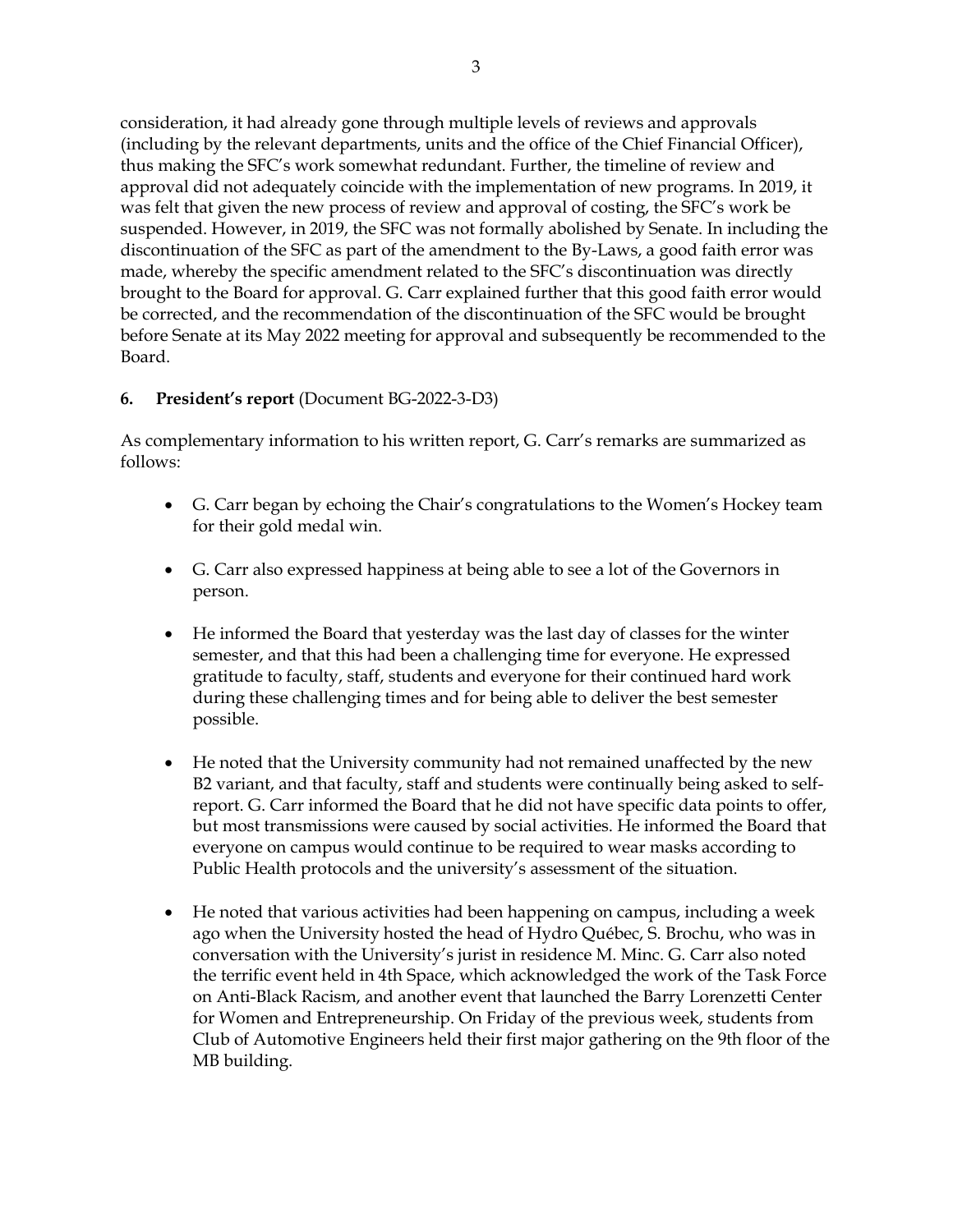- G. Carr was glad to confirm to the Board that the in-person convocation would go ahead, as scheduled for early June. There were quite a few honorary doctoral candidates who will be awarded their degrees and it would be good to have them in person.
- On a budget update front, G. Carr informed the Governors that a letter from the government of Québec had been received on April 2, 2022, wherein the University was informed that after completing its review the government had decided to compensate the universities for COVID-19 related expenses. G. Carr noted to the Board that the University had kept a vigorous log of all expenses, which had been approved by the Board's Finance Committee. He thanked D. Cossette and D. Therrien for their work both during this period and for continued discussions with the government.
- G. Carr reminded the Board that the University had experienced a 4% growth in registrations in 2020-21, but the Government did not compensate this growth through adjustments to the University's operational grant. However, on March 31, 2022, the government decided to compensate for the audited expenses the University had declared relative to the growth. Given the compensation that had been received from the government, the University was able to record a modest surplus of \$2M.
- G. Carr reminded the Governors of the presentation that had been made in relation to the new legislation around academic freedom. He noted that the universities unanimously remained of the opinion that the law was not necessary, and that universities had adequate measures, policies and procedures in place to ensure the protection of academic freedom. He mentioned that it remains to be seen whether the proposed law will be brought forward for decision before the Assemblée nationale adjourns and election occurs.
- G. Carr informed the Board that in addition to recipients of the Rhodes and Shwartzman Scholarships, Concordia now also has its first McCall MacBain Scholar: Concordia student Sage Duquette. He congratulated L. Mitchell and everyone at Student Services for their work, given this amazing achievement.
- Lastly, G. Carr shared with the Board a metric that was released on LinkedIn, where they listed the top ten Canadian universities that have been attracting talent in the technology industries and Concordia was fourth after the Universities of Waterloo, Toronto and British Columbia, and there were no other Québec universities in the top 10.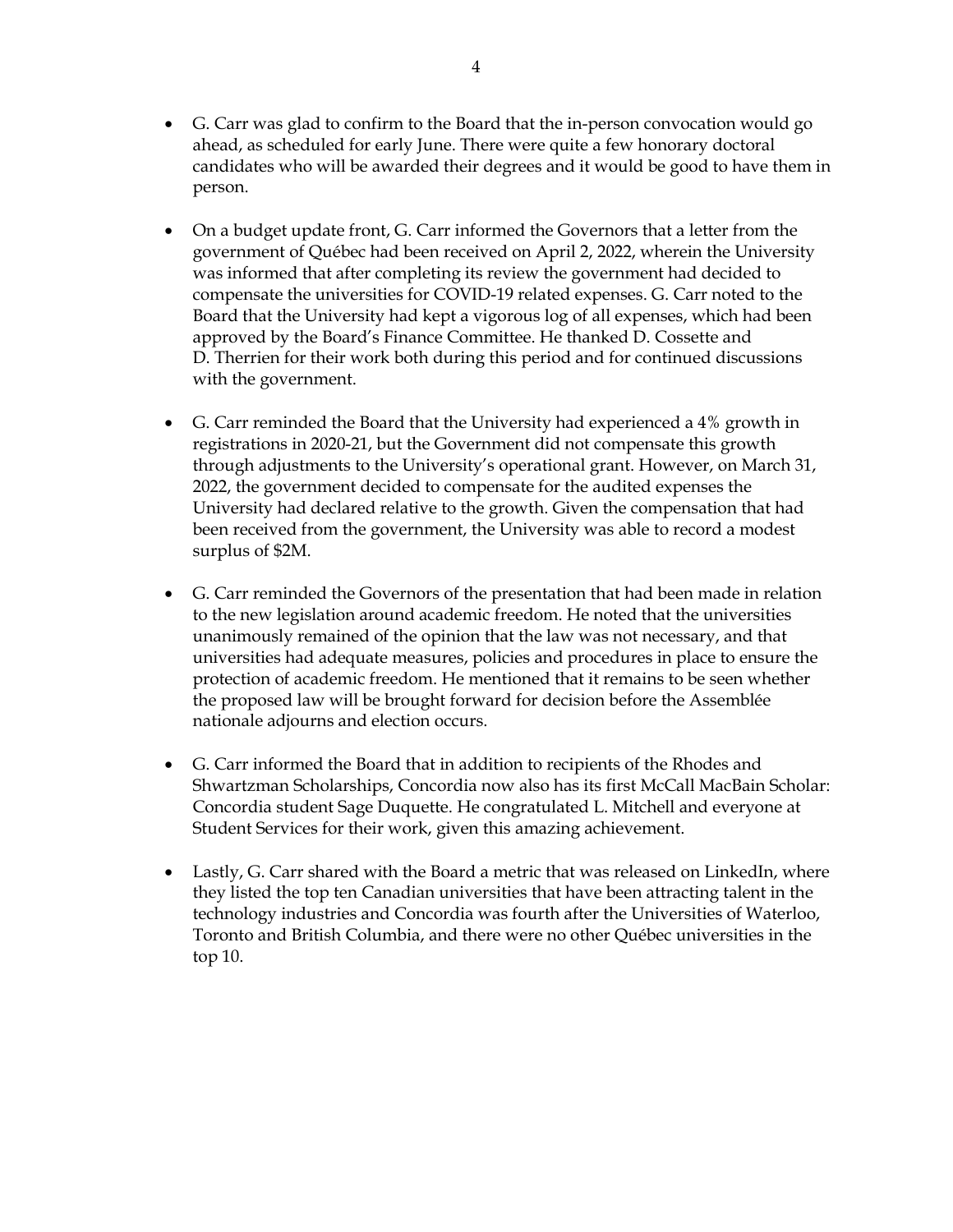#### **7. Other business**

There was no other business to bring before the meeting.

## **8. Adjournment**

The Chair declared the meeting adjourned at 4:27 p.m.

Shelina Houssenaly

Shelina Houssenaly Secretary of the Board of Governors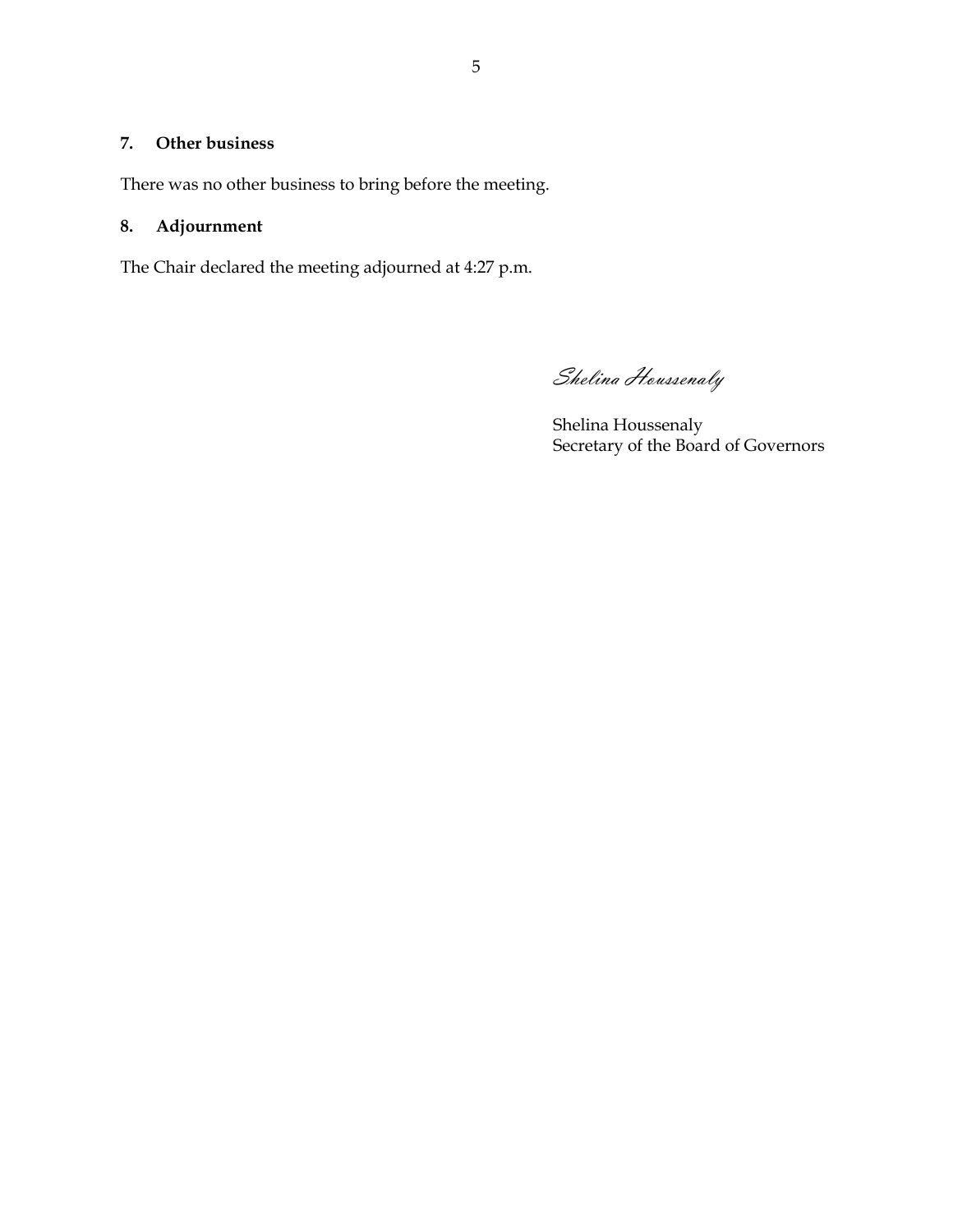

**AGENDA ITEM:** Governance and Ethics Committee recommendation regarding amendments to the By-Laws

## **ACTION REQUIRED:** For approval

**SUMMARY:** On recommendation of the Governance and Ethics Committee, Board approval is being sought with respect to the amendments to the By-Laws.

#### **BACKGROUND:**

At its meetings of November 2021 and January 2022, the Governance and Ethics Committee reviewed and recommended amendments to the By-Laws to the Board of Governors.

At its meeting of March 17, 2022, the Board approved the modifications to the By-Laws, in which the Senate Finance Committee (SFC) had been removed from the list of Senate Committees.

However, following verifications made after the March 17, 2022 Board meeting, no record of the SFC having formally been abolished by Senate was found. In spring 2019, the SFC itself had recommended that the role and mandate of the Committee be reconsidered. Furthermore, the SFC had recommended to consider whether there is a need for such a committee. Since fall 2019, the operations of the SFC have been suspended. However, although the SFC had been removed from the list of Senate Standing Committees in the revised By-Laws submitted to the Board for approval at its March 17, 2022 meeting, Senate must first abolish said committee and recommend the same to the Board.

Following discussions at the meetings of the Senate Steering Committee on March 29, 2022 and the Executive Committee on April 1, 2022, the suggested course of action was to explain the situation at the April 8, 2022 Senate meeting and have a formal resolution passed at the May 2022 Senate meeting.

In the interim, and pursuant to an email polling conducted on April 29, 2022, the Governance and Ethics Committee is recommending that the Board approve a revised text of the By-Laws in which the SFC has been reinstated.

If Senate approves the abolition of the SFC at its May 2022 meeting, the By-Laws will be submitted again for Board approval in June 2022.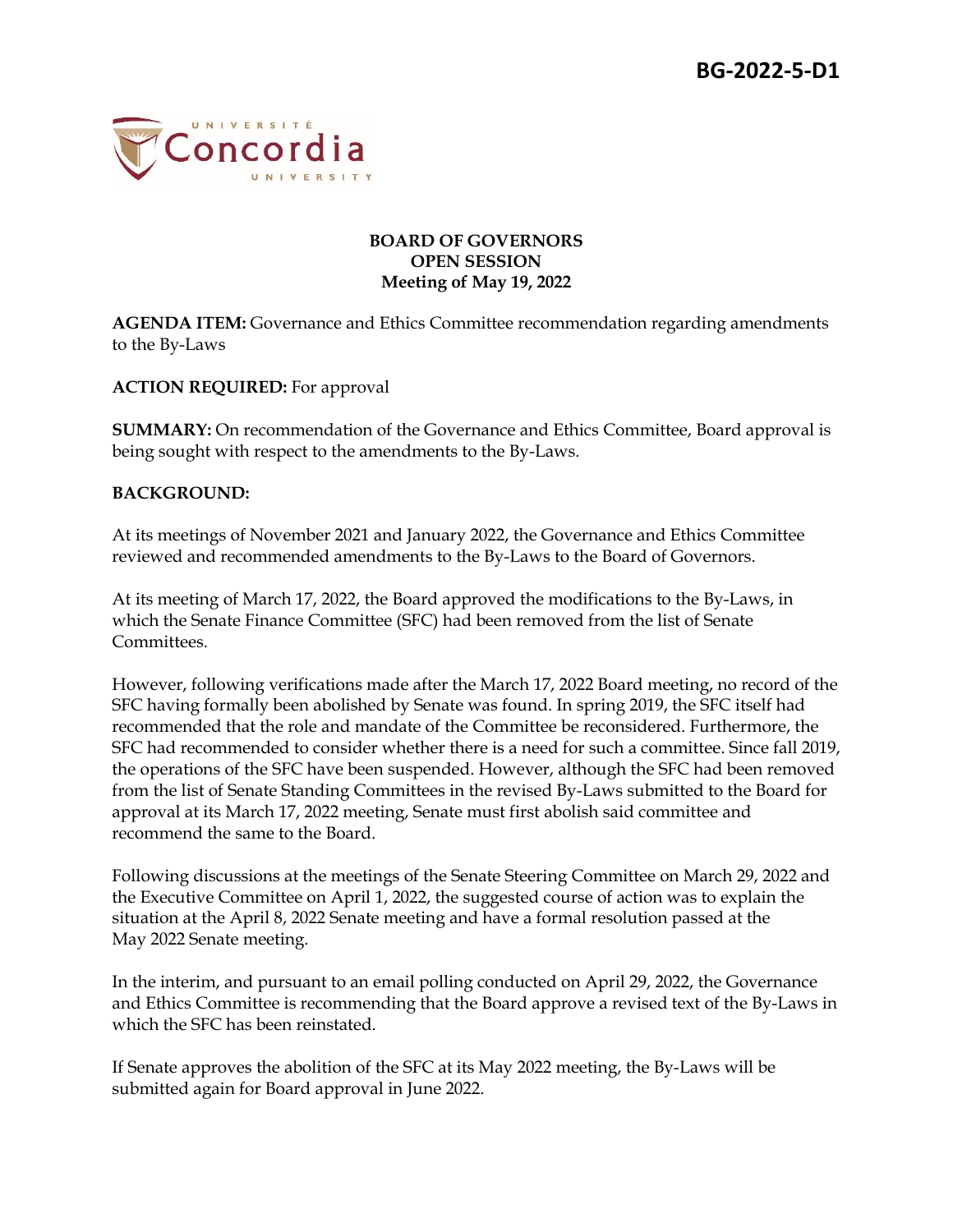A version of Article 73 of the By-Laws, which lists the Senate Committees, as approved by the Board of Governors on March 17, 2022 and a marked version of the proposed change reinstating the SFC until it is formally abolished by Senate are appended.

In accordance with Article 80 a) of the By-Laws, any amendment to the By-Laws shall require a 15 days' written notice of motion regarding the proposed amendments. The notice was sent to Governors on May 3, 2022.

## **DRAFT MOTION:**

That, on recommendation of the Governance and Ethics Committee, the Board of Governors approve the amendments to the Concordia University By-Laws.

#### **PREPARED BY:**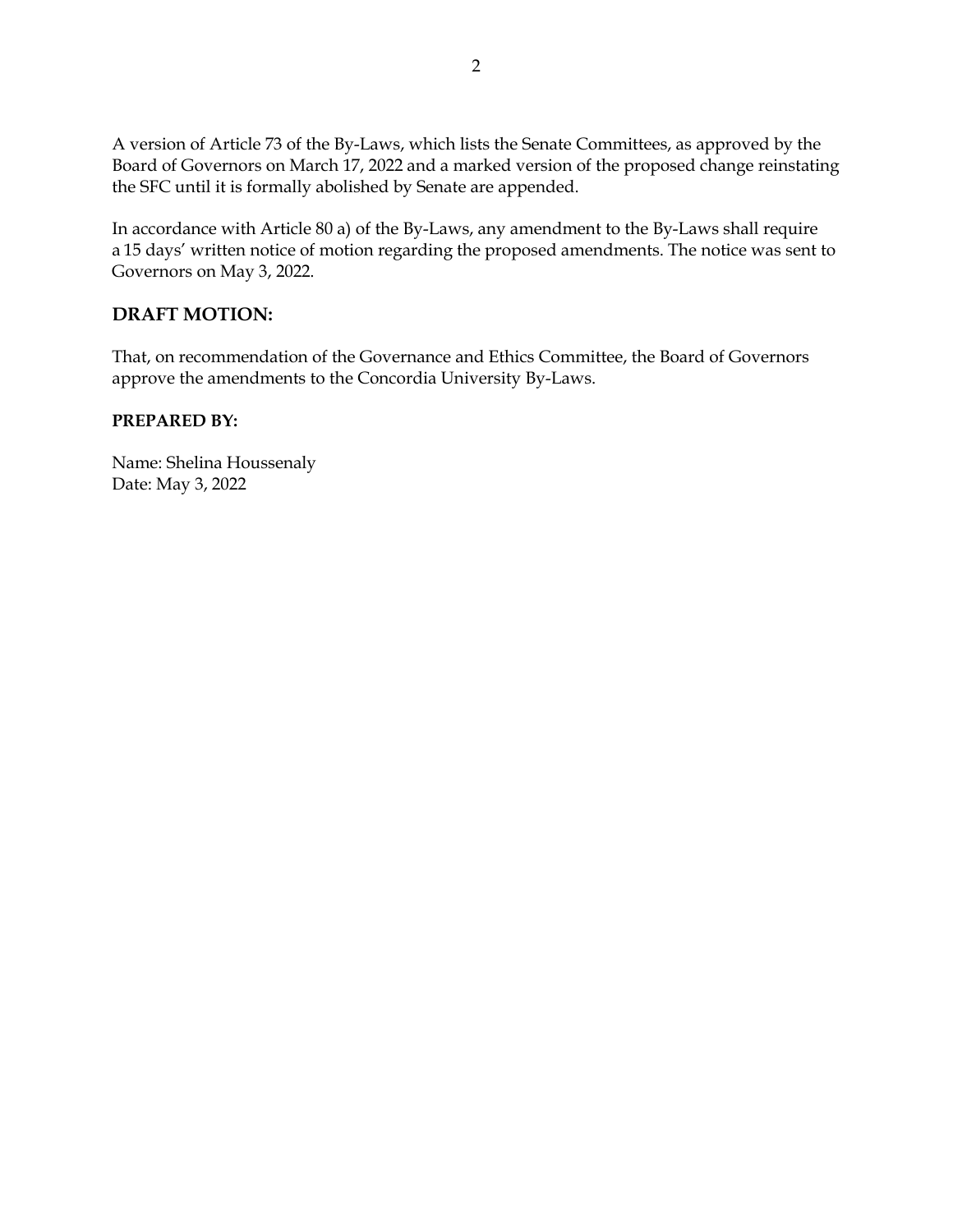## **Extract from the By-Laws as approved by the Board of Governors on March 17, 2022**

## **Article 73**

There shall be eight (8) Standing Committees of the Senate, namely:

- Academic Planning and Priorities Committee
- Academic Programs Committee
- Distinguished Professor Emeriti and Distinguished Librarian Emeriti Committee
- Ethics Committee
- Library Committee
- Research Committee
- Special Graduation Awards Committee
- Steering Committee

## **Proposed modification to Article 73 of the By-Laws to reinstate the Senate Finance Committee**

## **Article 73**

There shall be **nineeight** (98) Standing Committees of the Senate, namely:

- Academic Planning and Priorities Committee
- Academic Programs Committee
- Distinguished Professor Emeriti and Distinguished Librarian Emeriti Committee
- Ethics Committee
- Finance Committee
- Library Committee
- Research Committee
- Special Graduation Awards Committee
- Steering Committee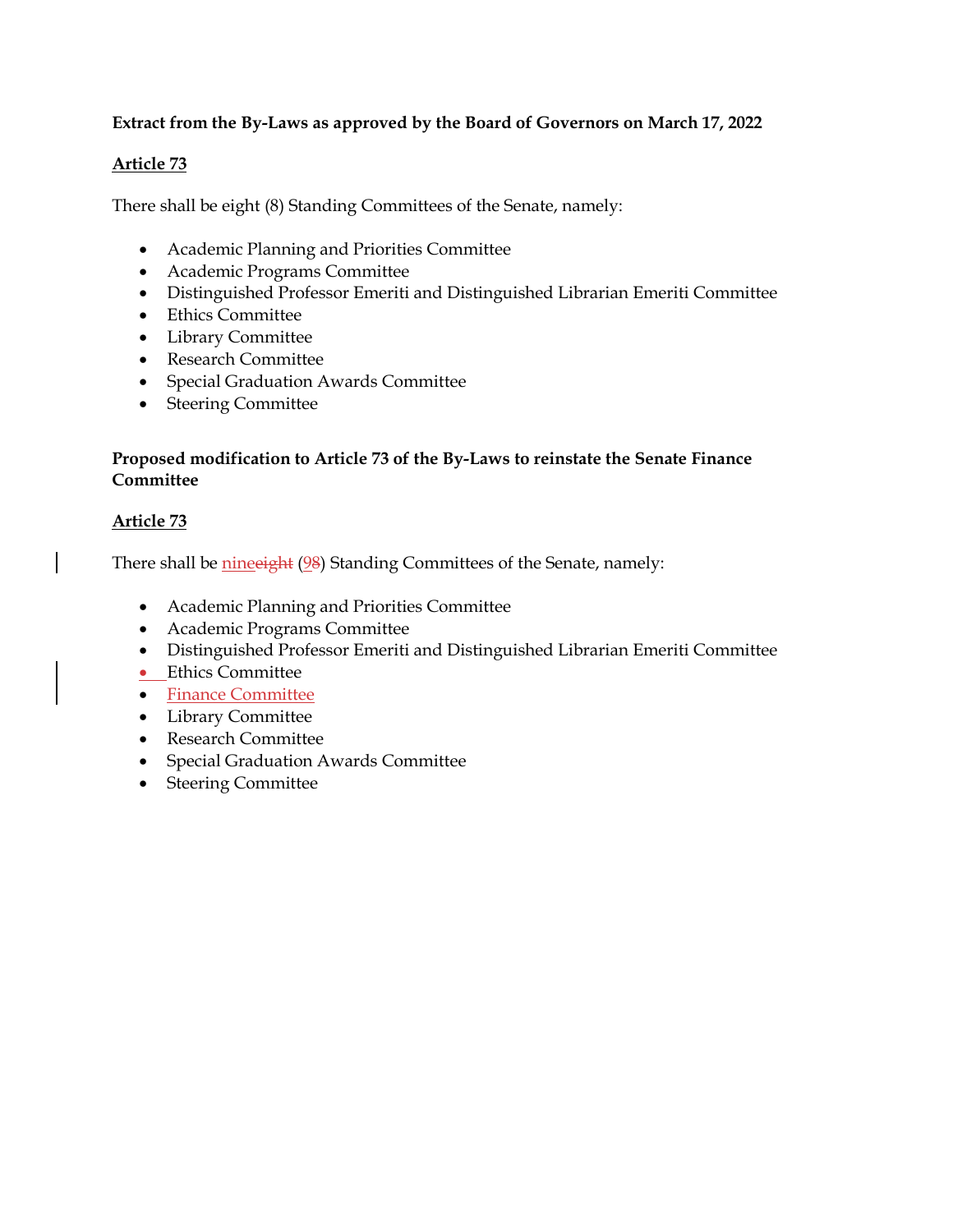**BG-2022-5-D2**



**ENVIRONMENTAL HEALTH AND SAFETY** 

## **Report on Due Diligence**

# **Presented to the Board of Governors of Concordia University**

*For the Reporting Period Q1 – 2022* (January, February, March)

> Pietro Gasparrini, C.I.H. Director, Environmental Health & Safety April 22, 2022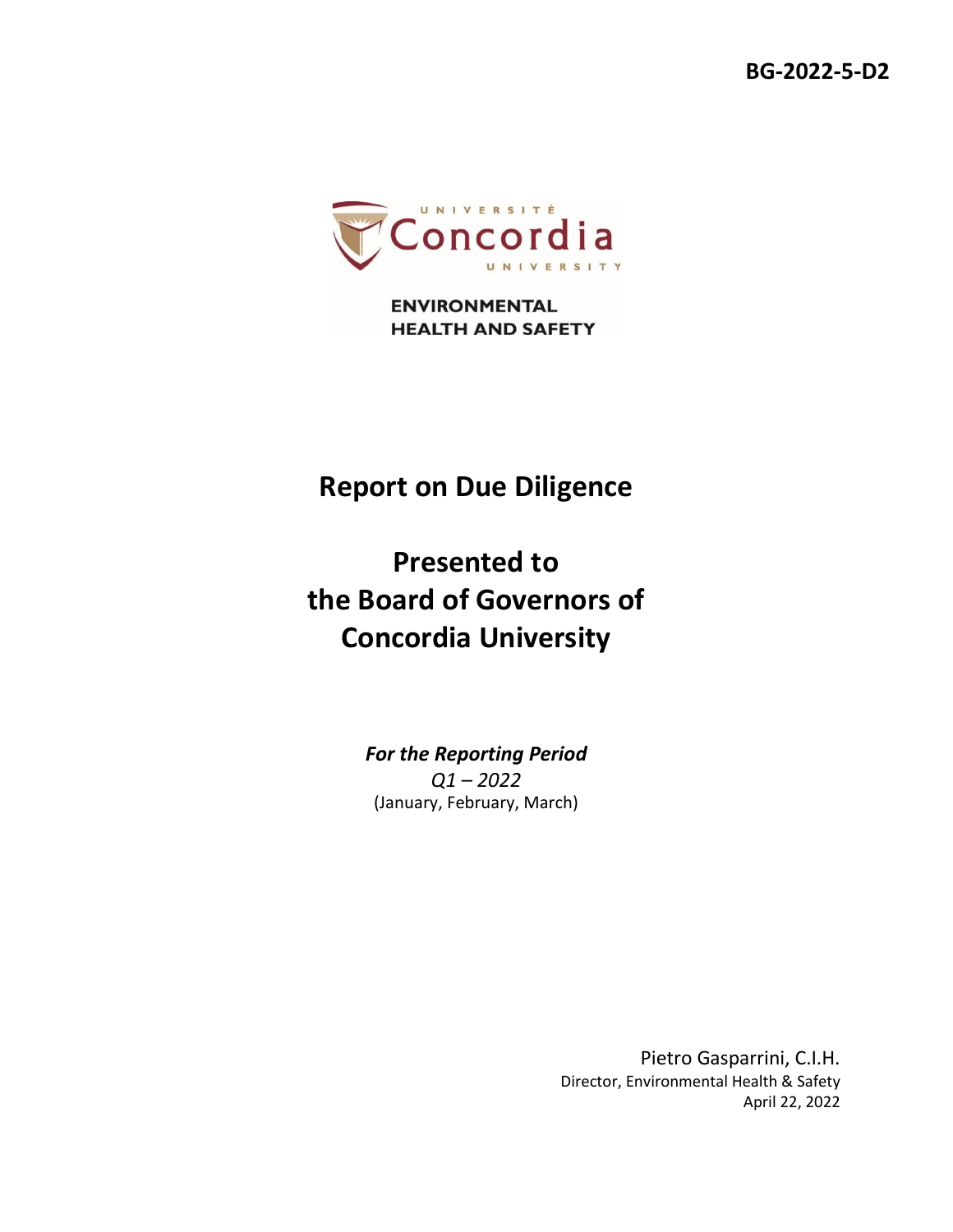

## **Table of Contents**

| Section A: |  |
|------------|--|
| 1.         |  |
| 2.         |  |
| 3.         |  |
| 4.         |  |
| 5.         |  |
| 6.         |  |
| Section B: |  |
| 7.         |  |
| 8.         |  |
| 9.         |  |
| 10.        |  |
| 11.        |  |
| 12.        |  |
| 13.        |  |
| 14.        |  |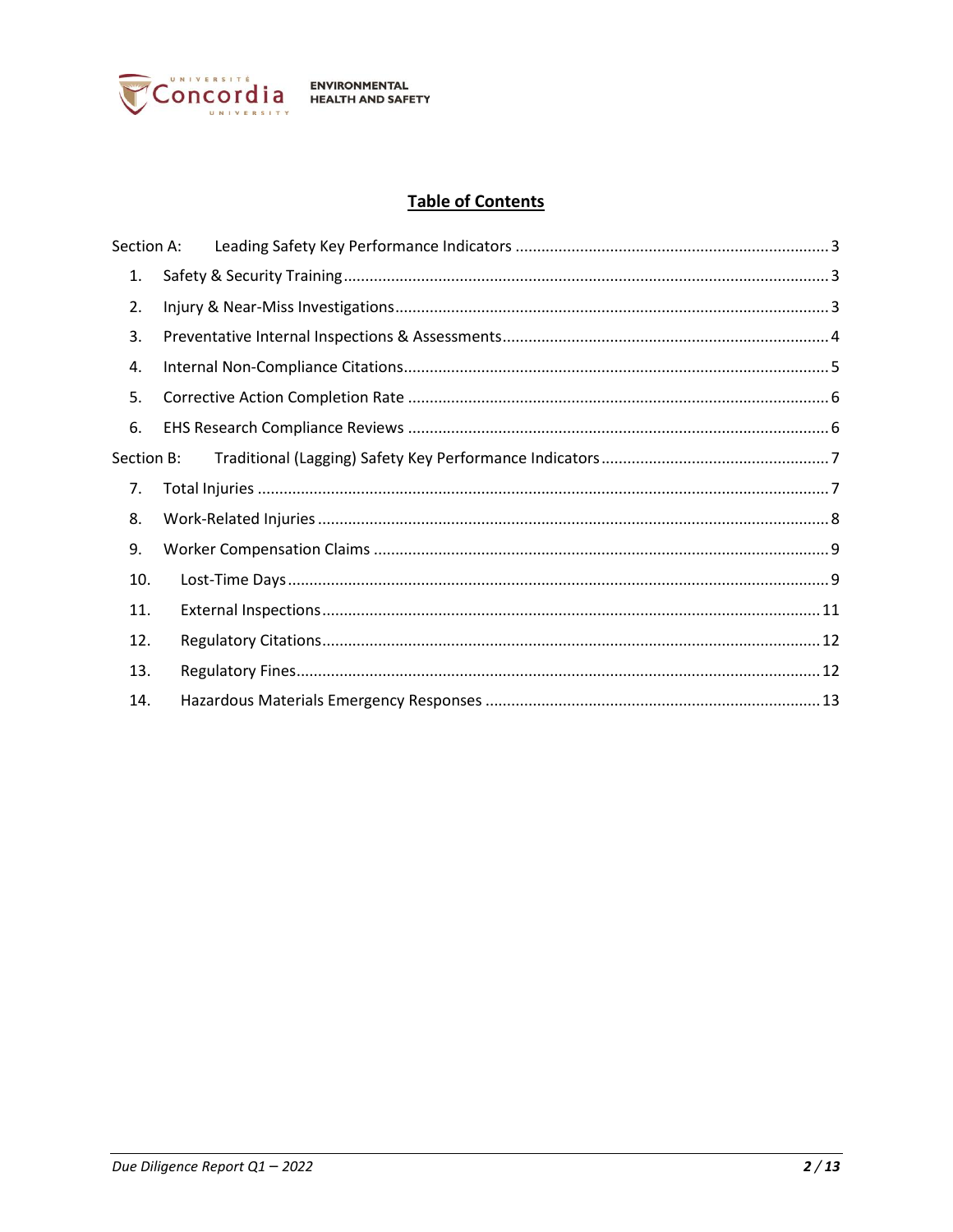

**ENVIRONMENTAL HEALTH AND SAFETY** 

Environmental Health & Safety **(EHS)** supports the academic, research and operational activities of the university and promotes a safe, healthy and sustainable campus environment. EHS manages and coordinates programs and services that minimize health, safety, environmental and regulatory risks. It also monitors compliance with federal and provincial health and safety legislation and internal university policies. We identify and evaluate risks, develop control strategies, and implement appropriate internal procedures.

**Section A** presents the university's Leading Safety Key Performance Indicators (KPIs), which measure safety performance and help reflect the safety culture within the university.

**Section B** presents the traditional Lagging Safety KPIs which are retrospective and include four incident/injury rates.

#### <span id="page-13-0"></span>**Section A: Leading Safety Key Performance Indicators**

#### <span id="page-13-1"></span>**1. Safety & Security Training**

For the period of January 1 to March 31, 2022, **12 safety and security training sessions took place with 2,305 participants**. COVID-19 safety training represented 67% (1,550) of the safety training taken in Q1 – 2022 for employees and students, and 95% of all training was taken online.

Non-COVID-19-related safety training accounted for 733 of the 2,305 participants (32%) in Q1 – 2022, compared to 24% in Q1 – 2021 (528 of 2,226 participants).

|                                       | 2021 Q1          | 2021             | 2022 Q1          | 2022       |
|---------------------------------------|------------------|------------------|------------------|------------|
|                                       | Jan., Feb., Mar. | <b>Full Year</b> | Jan., Feb., Mar. | <b>YTD</b> |
| <b>Total Safety Training Sessions</b> | 23               | 83               | 12               | 12         |
| <b>Total Participants</b>             | 2.226            | 16,918           | 2,305            | 2,305      |

#### <span id="page-13-2"></span>**2. Injury & Near-Miss Investigations**

Depending on the circumstances surrounding a reported injury or near-miss, EHS staff will conduct a formal investigation in partnership with supervisors. Investigations are conducted to: determine the root causes of injuries and near misses, prevent similar occurrences in the future, determine compliance with applicable safety regulations, and collect information for workers' compensation claims (if applicable). In some instances, injury and near-miss investigations result in the identification of corrective actions that can prevent injury and near-miss reoccurrence (see Section 5).

For the period of January 1 to March 31, 2022, EHS staff conducted **13 injury investigations** and **4 nearmiss investigations.** Of these investigations, it was concluded that the root cause of 5 injuries and 2 near-misses was the lack of sufficient snow removal and/or salting of ice on Concordia property. Of the 5 injuries that were caused by slipping on ice, 3 were work-place injuries and resulted in a combined 103 lost time days (Section 10). Facilities Management was advised of the situation, and they will ensure improved snow removal and de-icing of university property next winter.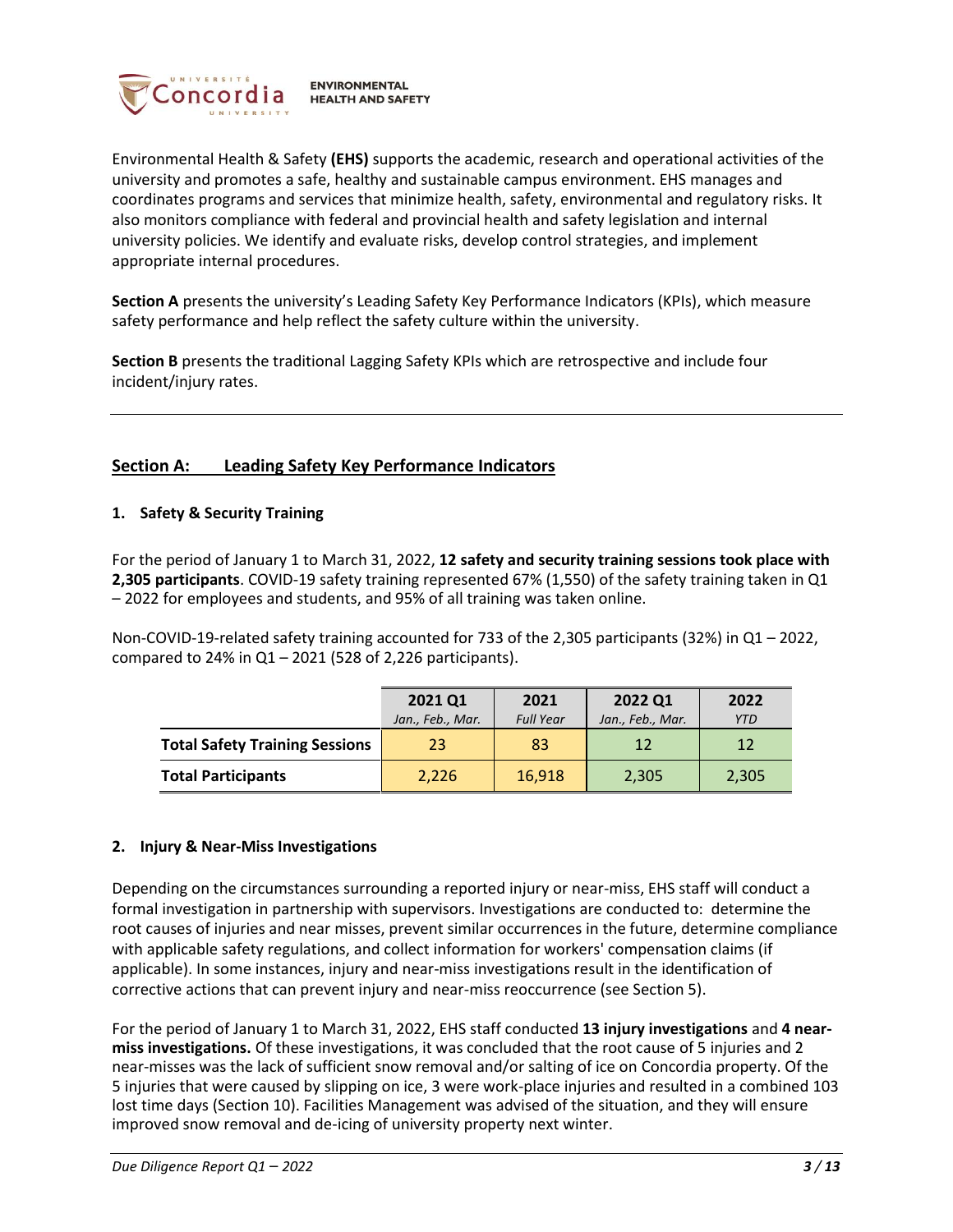

|                                 | 2021 Q1          | 2021             | 2022 Q1          | 2022       |
|---------------------------------|------------------|------------------|------------------|------------|
|                                 | Jan., Feb., Mar. | <b>Full Year</b> | Jan., Feb., Mar. | <b>YTD</b> |
| <b>Injury Investigations</b>    |                  | 29               | 13               | 13         |
| <b>Near-Miss Investigations</b> |                  | 10               |                  |            |
| <b>TOTAL Investigations</b>     |                  | 39               | 17               | 17         |

#### <span id="page-14-0"></span>**3. Preventative Internal Inspections & Assessments**

Preventative internal inspections and assessments (total number) refer to workplace inspections and risk assessments conducted by, or in collaboration with, EHS staff on university premises.

Workplace inspections involve a walkthrough of a workplace (e.g., research laboratory, studio, workshop, mechanical room) to determine the degree of compliance with both government regulations and internal policies and procedures. Inspections may result in internal non-compliance citations (Section 4) and require corrective actions (Section 5).

Workplace risk assessments are a more thorough evaluation of the workplace with the objective of identifying all hazards and determining if the hazards can be eliminated. If elimination of the hazard is not possible, the risk assessment determines if the hazard is adequately controlled.

Workplace inspections are conducted on a more routine basis (annually or bi-annually), whereas risk assessments, which take more time, are conducted once and repeated when there is a major change in the level or area of activity in the workplace.

Workplace inspections and risk assessments are complementary and together form an integral part of the university's comprehensive health and safety program. Both serve as a mechanism to determine compliance with government regulations and internal policies and procedures.

Since the beginning of the pandemic, prior to allowing a work area or academic space to reopen, such spaces must be assessed. EHS staff worked closely with researchers, faculty, and managers to ensure that their activities could resume safely given the public health directives and the risks associated with COVID-19. Referred to as "return-to-campus safety assessments", these are considered preventative internal inspections since they help ensure that all public health directives are respected in order to prevent the spread of the virus on our campuses.

For the period of January 1 to March 31, 2022, **30 preventative internal inspections and assessments** were conducted. Of the 30, 20 were inspections of areas under the responsibility of Facilities Management and 4 were laboratories working with biological materials (Biosafety Program).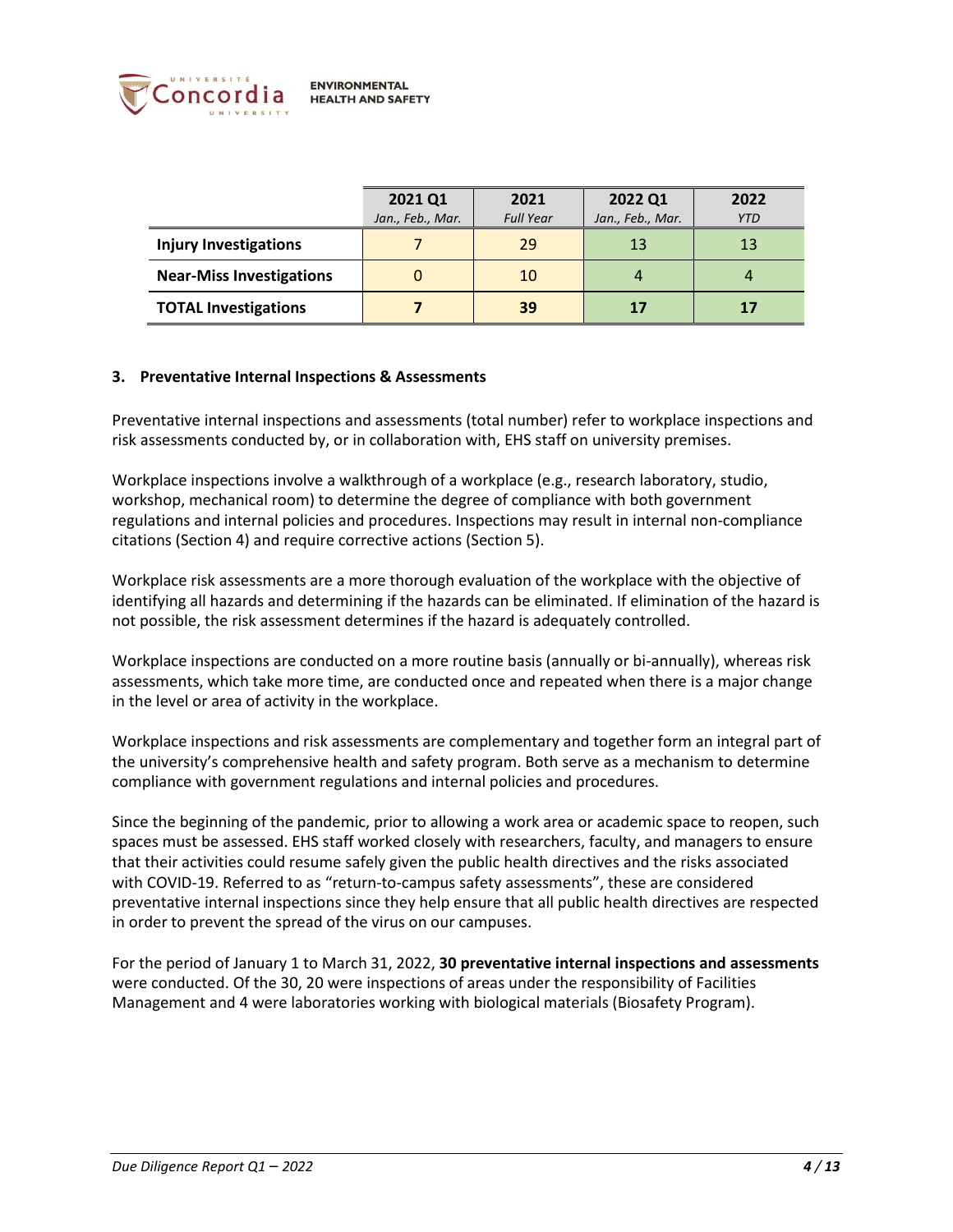

| Year                        | <b>Preventative Internal Inspections</b><br>& Assessments |
|-----------------------------|-----------------------------------------------------------|
| 2022 Q1<br>Jan., Feb., Mar. | 30                                                        |
| 2022<br><b>Year To Date</b> | 30                                                        |
| 2021 Q1<br>Jan., Feb., Mar. | 21                                                        |
| 2021<br><b>Full Year</b>    | 292                                                       |

#### <span id="page-15-0"></span>**4. Internal Non-Compliance Citations**

EHS is mandated to monitor compliance with government regulations and internal safety policies and procedures. Compliance monitoring allows us to ensure the safety and well-being of the university community and to mitigate external non-compliance citations.

The majority of internal non-compliance citations result from preventative internal inspections and assessments, as well as injury and near-miss investigations. Identification of non-compliance issues and their subsequent correction improves the overall safety performance of the university prior to the intervention of regulatory bodies. Often, a single internal workplace inspection or injury investigation can generate several non-compliance citations.

For the period of January 1 to March 31, 2022, 120 **internal non-compliance citations** were issued. 51 internal non-compliance citations were the result of inspections of areas under the responsibility of Facilities Management and 67 were from Biosafety Program inspections.

The COVID-19 pandemic caused the number of workplace inspections conducted by EHS to drop significantly. The first quarter of 2022 was the beginning of a transition period, where EHS staff were slowly resuming all their pre-pandemic duties. For some areas, this meant workplace inspections were conducted for the first time in over two years. As a result of the additional Preventative Internal Inspections (Section 3), the number of Internal Non-Compliance Citations increased.

| Year                        | <b>Internal Non-Compliance Citations</b> |
|-----------------------------|------------------------------------------|
| 2022 Q1<br>Jan., Feb., Mar. | 120                                      |
| 2022<br><b>Year To Date</b> | 120                                      |
| 2021 Q1<br>Jan., Feb., Mar. | 6                                        |
| 2021<br><b>Full Year</b>    | 257                                      |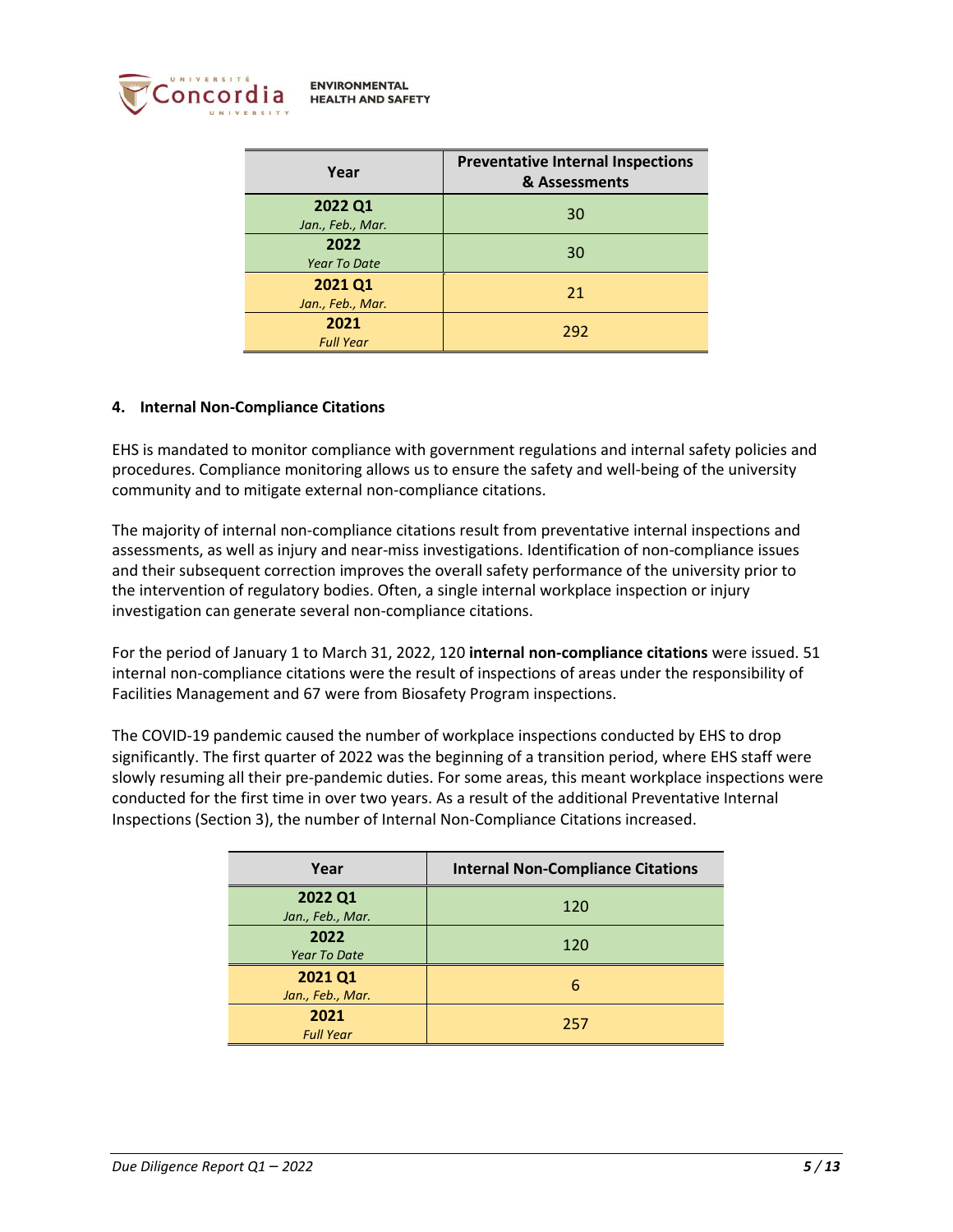

#### <span id="page-16-0"></span>**5. Corrective Action Completion Rate**

Corrective actions are assigned as the result of an intervention by EHS, including injury investigations and internal inspections. When non-compliance issues are identified, corrective actions are generally required. Corrective actions are assigned to the supervisor responsible for the area where the citation occurred or for the individuals involved.

All safety and regulatory non-compliance citations (internal and external) must be resolved in a timely manner. External non-compliance citations from regulatory or government bodies received during external inspections (Section 12) are accompanied by obligatory corrective actions and deadlines. Internal non-compliance citations (Section 4) are also accompanied by obligatory corrective actions and targeted deadlines. This metric tracks the percentage of assigned corrective actions that are completed. EHS tracks this metric by calendar year until all actions are completed.

Starting in Q1 2022, the status of the corrective actions will be presented in two tables. In Table 1, for each calendar year, the number of corrective actions by status are presented. In Table 2, for each calendar year, the percentage of the corrective actions by status are presented. The Corrective Action Completion Rate is highlighted in blue in Table 2.

| <b>Status</b>      | 2015 | 2016 | 2017 | 2018 | 2019  | 2020 | 2021 | 2022 |
|--------------------|------|------|------|------|-------|------|------|------|
| Completed          | 449  | 215  | 360  | 611  | 937   | 252  | 249  | 67   |
| In Progress        |      |      |      | 13   | 27    | 15   | 48   | 10   |
| <b>Not Started</b> |      | 1    |      | 131  | 256   | 10   | 19   | 50   |
| Total              | 450  | 217  | 369  | 755  | 1,220 | 277  | 316  | 127  |

| <b>Table 1:</b> The number of corrective actions per year by status |
|---------------------------------------------------------------------|
|                                                                     |

**Table 2:** *The percentage of corrective actions per year by status*

| <b>Status</b>      | 2015    | 2016  | 2017  | 2018 | 2019 | 2020 | 2021 | 2022 |
|--------------------|---------|-------|-------|------|------|------|------|------|
| Completed          | 99.8%   | 99.0% | 97.6% | 81%  | 77%  | 91%  | 79%  | 53%  |
| In Progress        | $0.2\%$ | 0.5%  | 2%    | 2%   | 2%   | 5%   | 15%  | 8%   |
| <b>Not Started</b> |         | 0.5%  | 0.4%  | 17%  | 21%  | 4%   | 6%   | 39%  |
| Total              | 100%    | 100%  | 100%  | 100% | 100% | 100% | 100% | 100% |

#### <span id="page-16-1"></span>**6. EHS Research Compliance Reviews**

In collaboration with the Office of Research, EHS reviews research and teaching activities that involve hazardous materials, in order to ensure compliance with applicable government regulations and internal policies and procedures.

For the period of January 1 to March 31, 2022, EHS completed 10 Research Compliance Reviews.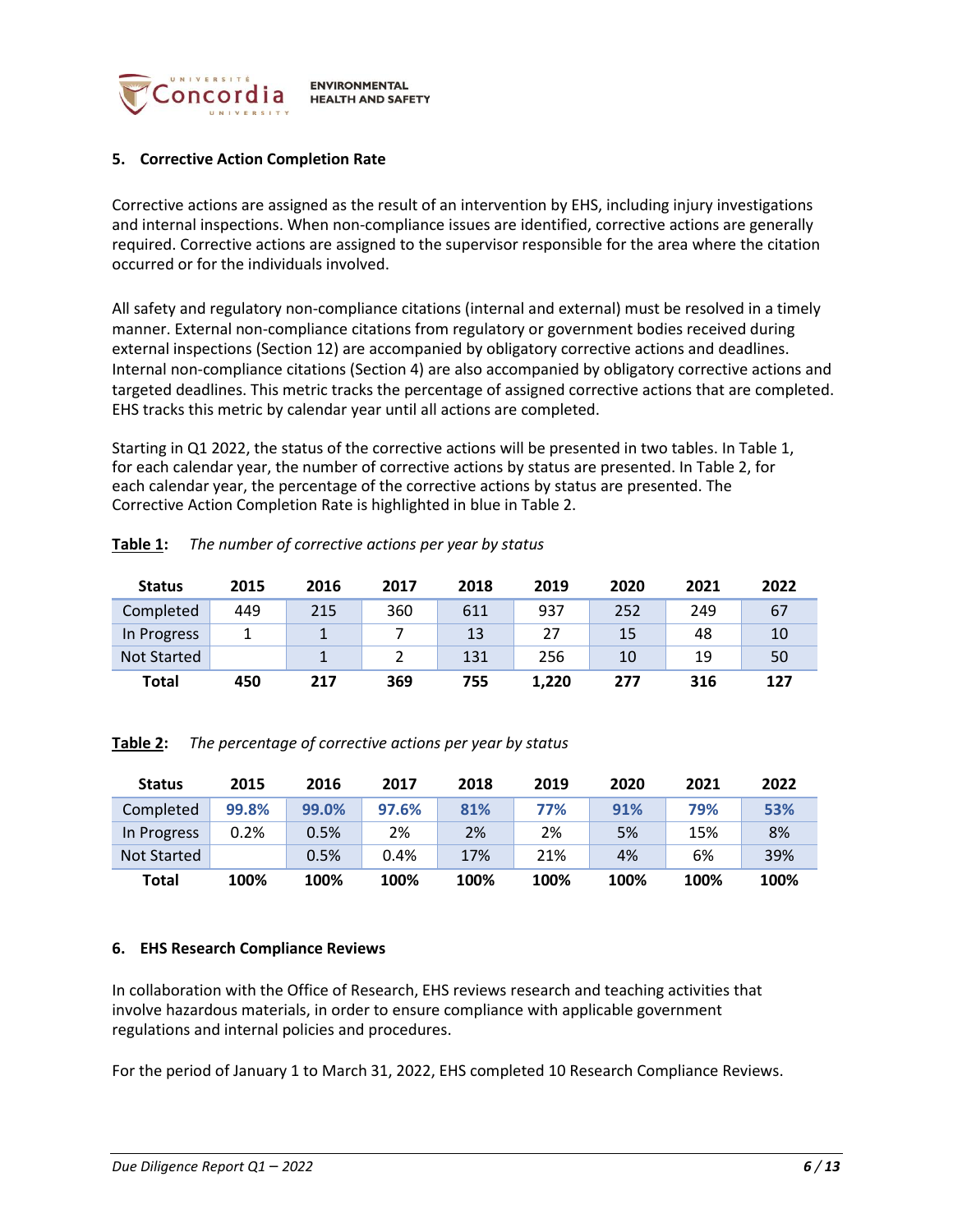

| Year                        | <b>EHS Research Compliance Reviews</b> |
|-----------------------------|----------------------------------------|
| 2022 Q1<br>Jan., Feb., Mar. | 10                                     |
| 2022<br><b>Year To Date</b> | 10                                     |
| 2021 Q1<br>Jan., Feb., Mar. | 10                                     |
| 2021<br><b>Full Year</b>    | 39                                     |

#### <span id="page-17-0"></span>**Section B: Traditional (Lagging) Safety Key Performance Indicators**

#### <span id="page-17-1"></span>**7. Total Injuries**

An injury refers to the occurrence of a sudden and unforeseen event arising out of, or in the course of, a university-sanctioned activity attributable to any factor that caused an injury or an occupational disease (an exposure to conditions or substances that resulted in a disease). Injuries are grouped as workrelated (involving staff and faculty), student or visitor/contractor.

For the period of January 1 to March 31, 2022, **23 injuries** were reported, a 109% increase when compared to Q1 2021. Although the increase appears high, the number of individuals on campus has increased significantly from Q1 2021; therefore, such an increase is not unexpected. Compared to pre-COVID, in Q1 2019, 57 Total Injuries were reported.

| Year                        | <b>Total Injuries</b> |
|-----------------------------|-----------------------|
| 2022 Q1<br>Jan., Feb., Mar. | 23                    |
| 2022<br><b>Year To Date</b> | 23                    |
| 2021 Q1<br>Jan., Feb., Mar. | 11                    |
| 2021<br><b>Full Year</b>    | 56                    |

#### *Suspected or Confirmed COVID-19 cases on Campus Q1 – 2022*

During Q1 2022, the requirements for tracking confirmed COVID-19 cases at the university changed. By the end of the quarter, Public Health was no longer conducting contact tracing and no longer advising the university if members of the Concordia community were COVID positive. Although no longer required by Public Health, the EHS COVID Case Management Team remains active. To help monitor and identify risks related to COVID-19, Concordia requires all members of its community to continue to declare if they are positive or symptomatic by completing the Self-Declaration form. This tool is updated regularly, based on changes in government directives, and provides faculty, staff and students with guidance on when they are permitted to return to campus.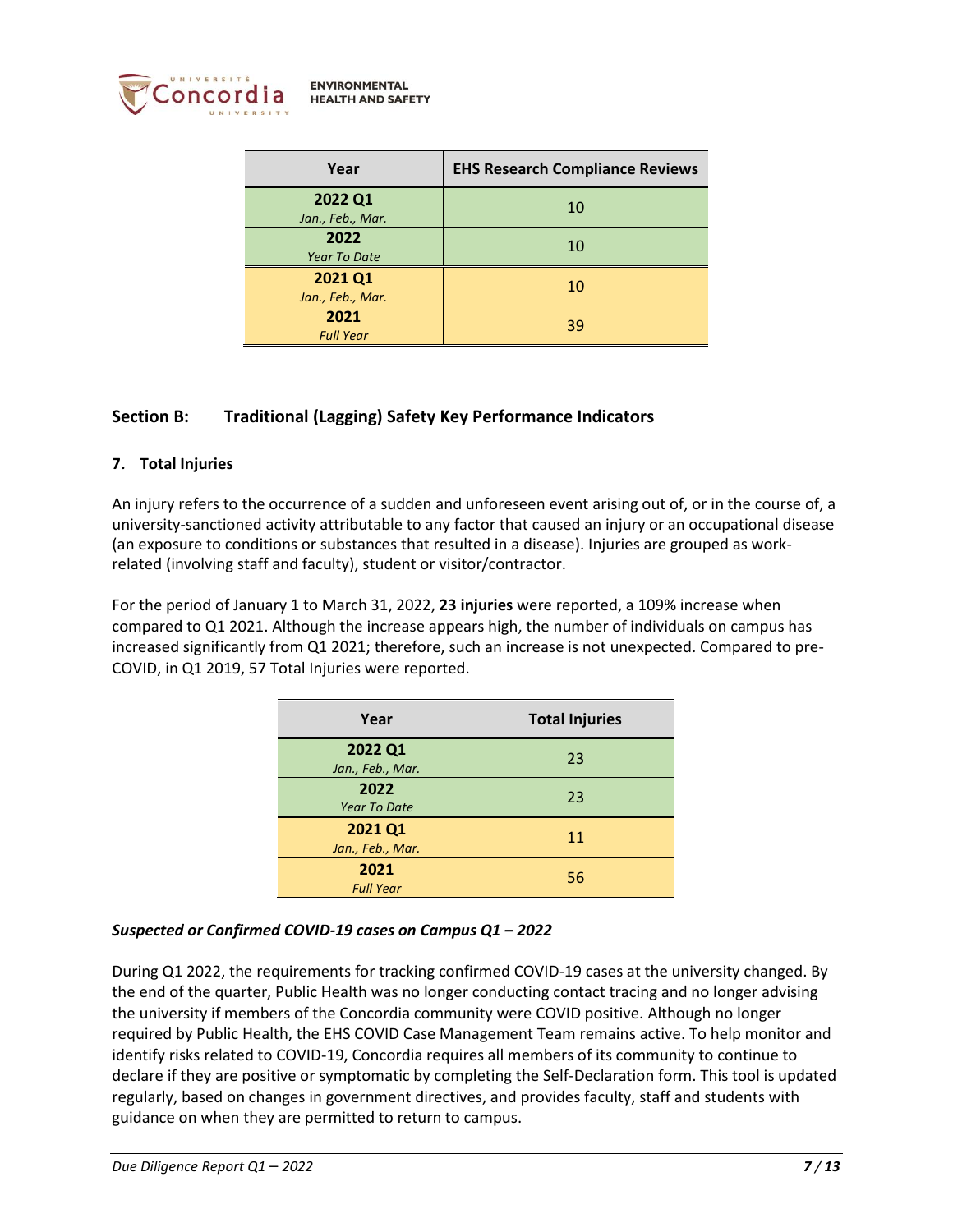

From January 1 to March 28, 2022, there were 368 COVID-19 cases on campus. The university only tracks the number of individuals confirmed positive (by PRC or Rapid antigen test) who self-declared that they were on campus when they developed symptoms or who were on campus 48 hours prior to developing symptoms or testing positive. COVID-19 cases numbers are updated and made public weekly. The number of COVID-19 cases increased throughout Q1 2022, much as the number of cases in the Montreal region and Quebec.

#### <span id="page-18-0"></span>**8. Work-Related Injuries**

Work-related injuries are a subset of the total injuries (Section 7), whereby the injured person is a worker (staff or faculty). An injury or illness is considered work-related when an employee is involved and if an event, or exposure in the work environment, either caused or contributed to the resulting condition or significantly aggravated a pre-existing injury or illness. Work-related injuries are investigated by EHS staff and when warranted, an investigation report with corrective actions is submitted to the employee's supervisor.

For the period of January 1 to March 31, 2022, there were **15 work-related injuries** (of the 23 reported injuries in Section 7), a 50% increase when compared to Q1 2021. As with Total Injuries, the increase can be attributed to more employees returning to work on campus. The number for Q1 2022 is compared to Q1 2019 (pre-COVID), when there were 14 work-related injuries reported. As noted in Section 2, the injury investigations revealed that 3 of the work-related injuries were caused by inadequate snow/ice removal.

| Year                        | <b>Work-Related Injuries</b> |
|-----------------------------|------------------------------|
| 2022 Q1<br>Jan., Feb., Mar. | 15                           |
| 2022<br><b>Year To Date</b> | 15                           |
| 2021 Q1<br>Jan., Feb., Mar. | 10                           |
| 2021<br><b>Full Year</b>    | 35                           |

#### *Recordable Injury Rate*

The Recordable Injury Rate (RIR), also commonly referred to as the recordable incident rate, is calculated by multiplying the number of work-related injuries by 200 000 labour hours, and then dividing that number by the number of labour hours during that period. Furthermore, 200 000 labour hours equates to 100 employees, who work 40 hours per week, and who work 50 weeks per year. The calculated rate is per 100 employees.

| Year                               | <b>Recordable Incident Rate</b> |
|------------------------------------|---------------------------------|
| <b>2022 Q1</b><br>Jan., Feb., Mar. | 0.59                            |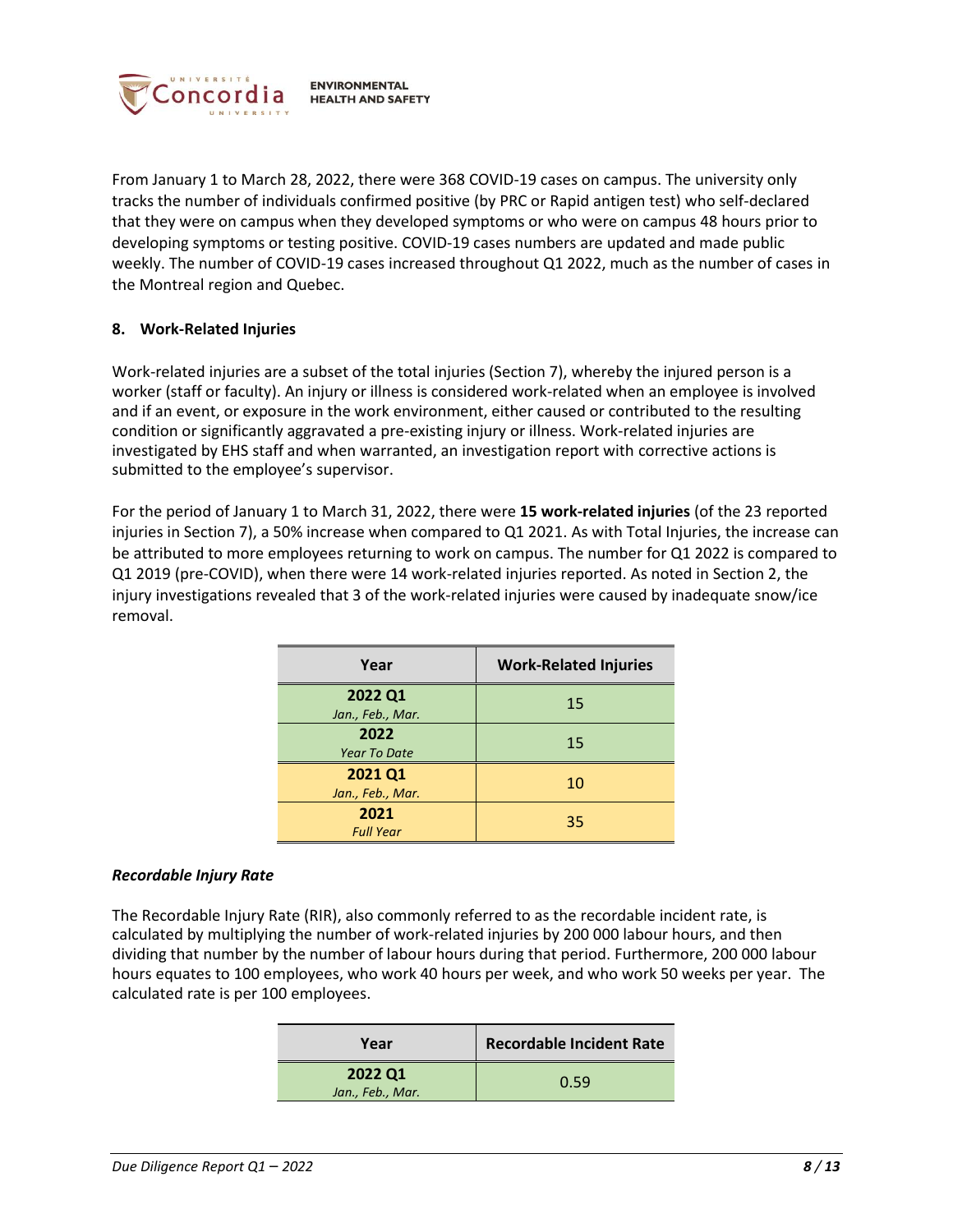

| Year                        | <b>Recordable Incident Rate</b> |
|-----------------------------|---------------------------------|
| 2022<br><b>Year To Date</b> | 0.59                            |
| 2020 Q1<br>Jan., Feb., Mar. | 0.00                            |
| 2021<br><b>Full Year</b>    | 0.27                            |

#### <span id="page-19-0"></span>**9. Worker Compensation Claims**

Employees who sustain a work-related injury may be eligible for compensation from the *Commission des normes, de l'équité, de la santé et de la sécurité du travail* (CNESST).

For the period of January 1 to March 31, 2022, there were **6 accepted worker compensation claims**. Three of the accepted compensation claims were for injuries sustained by employees who slipped on ice on university property.

| Year                        | <b>Accepted Compensation Claims</b> |
|-----------------------------|-------------------------------------|
| 2022 Q1<br>Jan., Feb., Mar. | 6                                   |
| 2022<br><b>Year To Date</b> | 6                                   |
| 2021 Q1<br>Jan., Feb., Mar. |                                     |
| 2021<br><b>Full Year</b>    | 10                                  |

#### <span id="page-19-1"></span>**10. Lost-Time Days**

A lost-time work-related injury is defined as a work-related injury or illness that results in days away from work, other than the day of injury or the day the illness began. Lost-time days refer to the total number of calendar days employees are away from work due to a work-related injury or illness.

For the period of January 1 to March 31, 2022, there were **109 lost-time days**. 103 of the lost-time days were associated to 3 work-place injuries that involved employees slipping and falling on ice on university property. Facilities Management was advised, purchased appropriate footwear for their employees, and will ensure improved snow removal and de-icing of university property next winter.

| Year                        | <b>Lost-Time Days</b> |
|-----------------------------|-----------------------|
| 2022 Q1<br>Jan., Feb., Mar. | 109                   |
| 2022<br><b>Year To Date</b> | 109                   |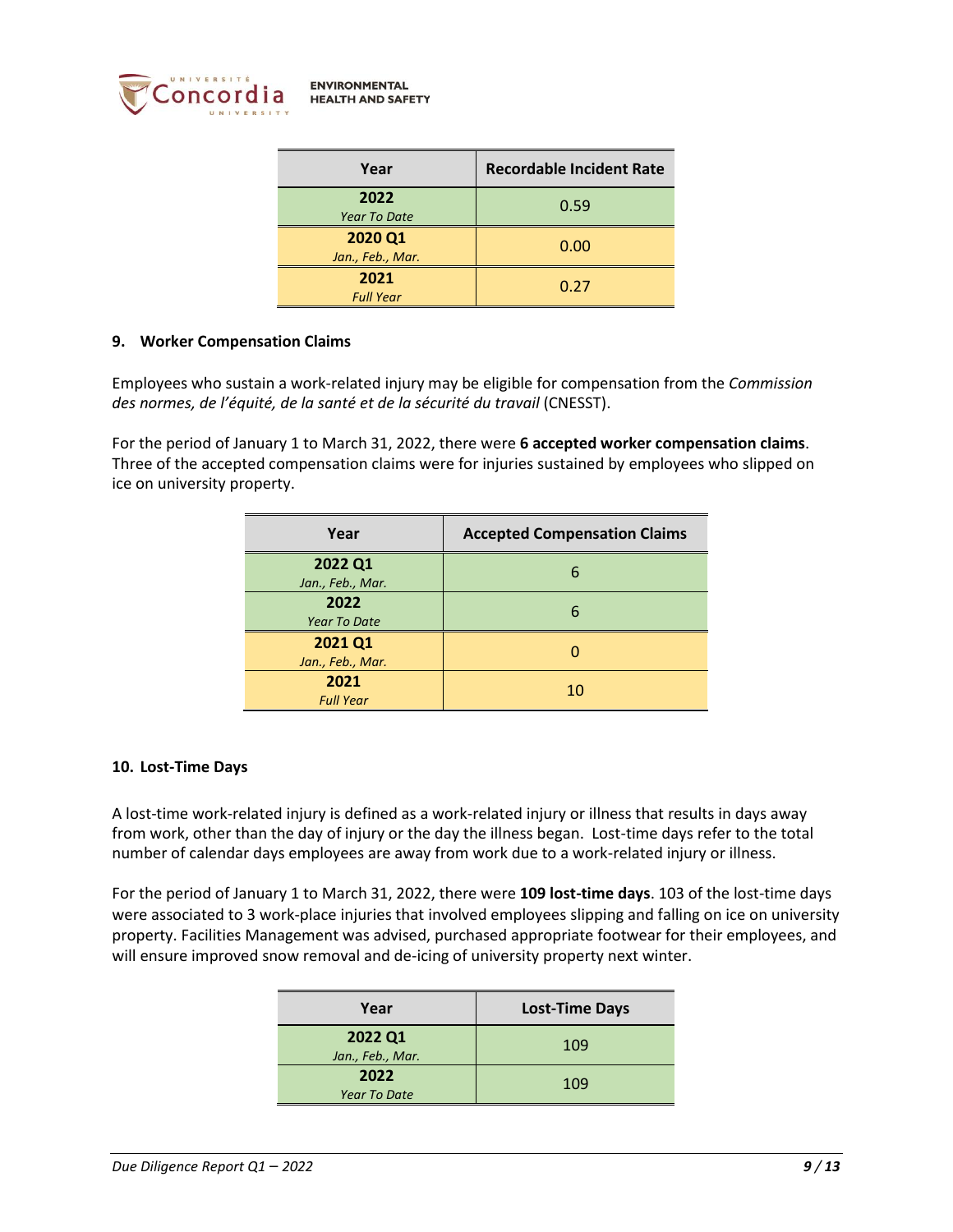

| Year                        | <b>Lost-Time Days</b> |
|-----------------------------|-----------------------|
| 2021 Q1<br>Jan., Feb., Mar. | O                     |
| 2021<br><b>Full Year</b>    | 285                   |

#### *Lost-Time Injury Rate*

The Lost-Time Injury Rate (LRIT) measures the occurrence of work-related injuries that resulted in an employee's inability to work the next workday. It represents the number of lost-time injuries per 100 full-time employees in the stated period. The LTIR is calculated by multiplying the number of lost-time work-related injuries by 200,000 labour hours and then dividing that number by the number of labour hours during that period. Therefore, 200,000 labour hours equate to 100 employees who work 40 hours per week 50 weeks per year. The calculated rate is per 100 employees.

| Year                        | <b>Lost-Time Injury Rate</b> |
|-----------------------------|------------------------------|
| 2022<br><b>Year To Date</b> | 0.39                         |
| 2021<br><b>Full Year</b>    | 0.22                         |

#### *Lost-Time Day Rate*

The Lost-Time Day Rate (LTDR) is a rate that measures the length of time an employee is away from work due to a work-related injury. It represents the number of lost-time days per 100 full-time employees in the stated period. The LTDR is calculated by multiplying the number of lost-time days by 200,000 labour hours and then dividing that number by the number of labour hours during that period. Therefore, 200, 000 labour hours equates to 100 employees, who work 40 hours per week, 50 weeks per year. The calculated rate is per 100 employees.

| Year                        | <b>Lost-Time Day Rate</b> |
|-----------------------------|---------------------------|
| 2022<br><b>Year To Date</b> | 10.63                     |
| 2021<br><b>Full Year</b>    | 7.81                      |

#### *Severity Rate*

The Severity Rate provides an average of the number of lost-time days per lost-time work-related injury. The Severity Rate is calculated by dividing the total number of lost-time days by the total number of work-related injuries with lost-time. The Severity Rate is a cumulative rate calculated at the end of each quarter.

| Year                        | <b>Severity Rate</b> |
|-----------------------------|----------------------|
| 2022<br><b>Year To Date</b> | 27.25                |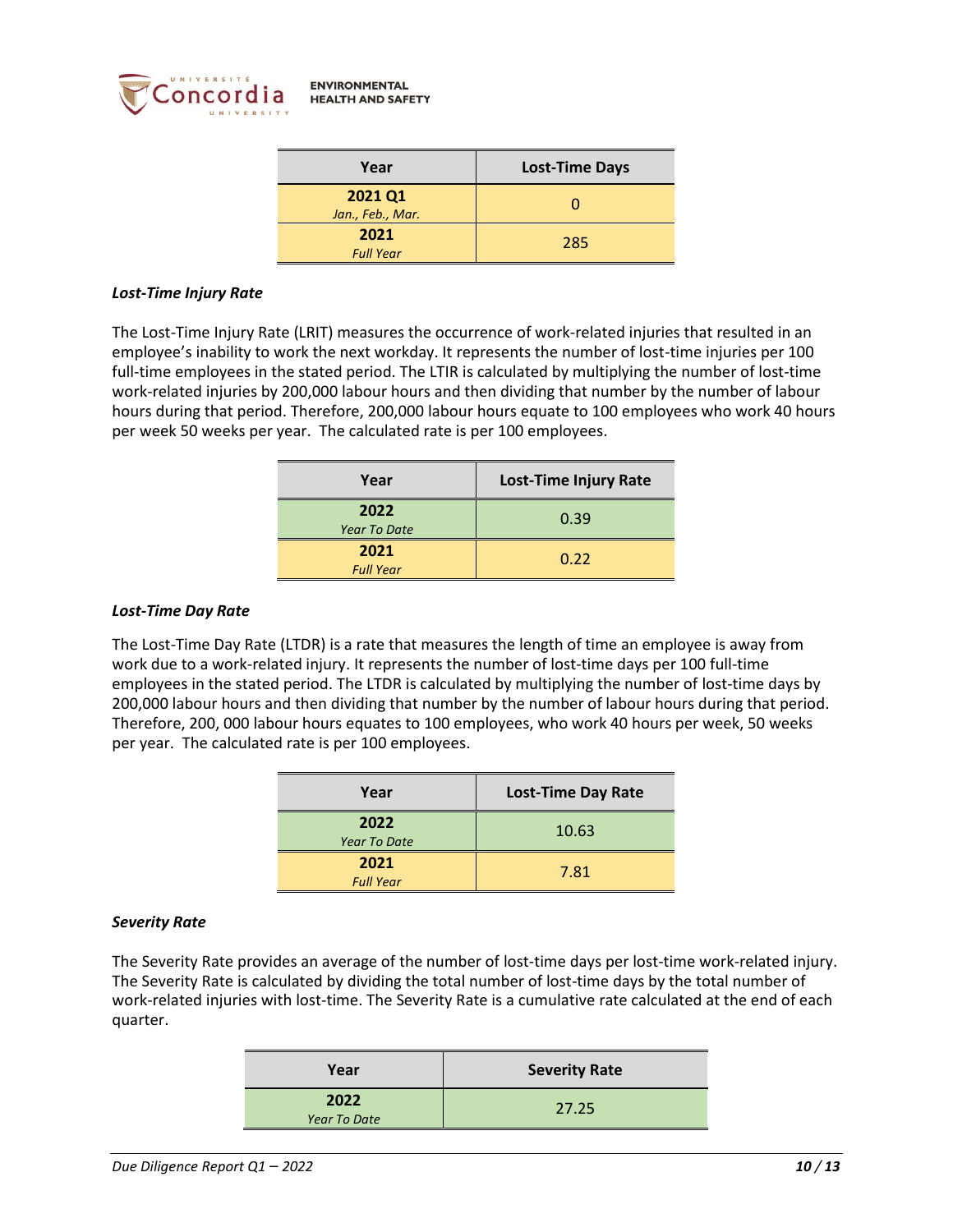

| 2021<br><b>Full Year</b> | 35.63 |
|--------------------------|-------|
|                          |       |

#### **11. Near Misses**

A near miss is the occurrence of an event on university property, arising out of, or in the course of, a university-sanctioned activity attributable to any factor that could have caused either an injury or material damage. For example, events such as tripping on a stair or slipping in a water puddle, where no injury occurred, would be categorized as a near miss. As per the university's Policy on Injury Reporting and Investigation (VPS-42), the reporting of near misses is required. Traditionally, near misses go unreported because no injury has occurred. Steps have been taken to encourage near-miss reporting, including discussing the importance of near-miss reporting at safety committee meetings, during safety training and new principal investigator orientation sessions.

For the period of January 1 to March 31, 2022, **6 near misses** were reported. As with several of the key performance indicators, the number of reported near misses is influenced by the number of people on our campuses.

| Year                        | <b>Near Misses</b> |
|-----------------------------|--------------------|
| 2022 Q1<br>Jan., Feb., Mar. | 6                  |
| 2022<br><b>Year To Date</b> | 6                  |
| 2021 Q1<br>Jan., Feb., Mar. | 2                  |
| 2021<br><b>Full Year</b>    | 16                 |

#### <span id="page-21-0"></span>**12. External Inspections**

External inspections refer to inspections or audits of university premises or safety programs conducted by government agencies or third parties (e.g., insurance providers). Third-party audits include those performed at the request of Environmental Health & Safety. These inspections and audits ensure that the university's activities and facilities comply with all applicable legislation and regulations.

For the period of January 1 to March 31, 2022, there were **4 external inspections**.

| Year                | <b>External Inspections</b> |
|---------------------|-----------------------------|
| 2022 Q1             |                             |
| Jan., Feb., Mar.    |                             |
| 2022                |                             |
| <b>Year To Date</b> |                             |
| 2021 Q1             |                             |
| Jan., Feb., Mar.    |                             |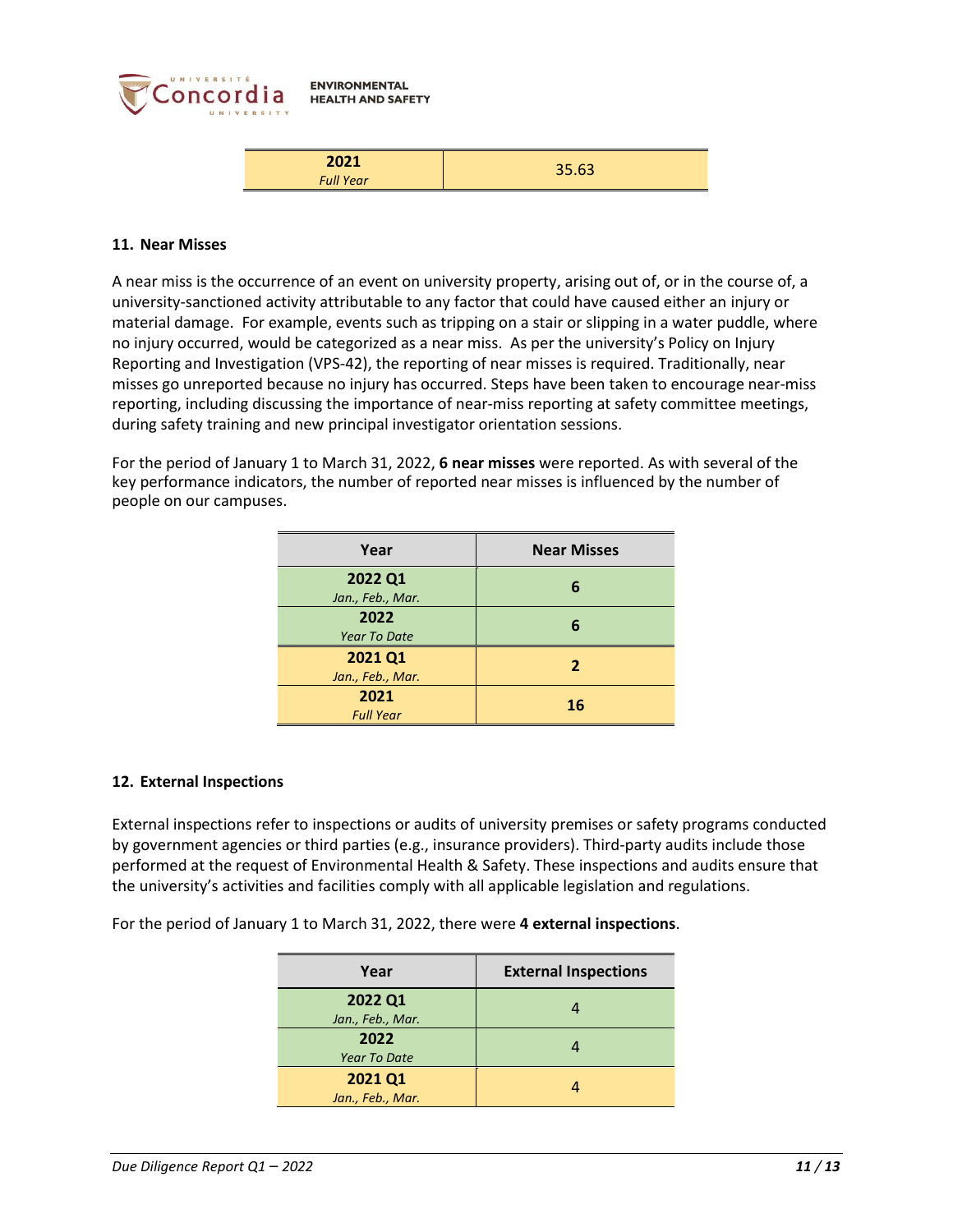

| 2021             | 4.0 |
|------------------|-----|
| <b>Full Year</b> | ∸   |

- On January 24, 2022, the CNESST conducted a follow-up inspection in the EV Building (Fine Arts, Gina Cody School of Engineering and Computer Science) related to previous CNESST machine safety inspections. Two outstanding non-compliance citations were closed and the university did not receive any additional non-compliance citations.
- On February 28, 2022, the CNESST inspected a construction site on the 4<sup>th</sup> and 5<sup>th</sup> floor in the AD building. Given that the construction site was under the responsibility of the general contractor, the university did not receive any non-compliance citations. The inspector did stop work on a portion of the construction site due to concerns about the impact of the work on areas outside the construction site perimeter.
- On March 24, 2022, the CNESST conducted an inspection to review the university's Annual Elevator Mechanical Room/Machine Safety Action Plan. No non-compliance citations were issued.
- On March 29, 2022, the Sûreté du Québec inspected a research laboratory that works with explosive materials for which the university has a permit with the provincial police. The university was found to be compliant.

#### <span id="page-22-0"></span>**13. Regulatory Citations**

The university may receive regulatory citations for non-compliance with federal, provincial or municipal laws, regulations or by-laws. Regulatory citations can be the outcome of government inspections or interventions (e.g., CNESST, Public Health Agency of Canada, Canadian Nuclear Safety Commission) or violations of regulations and by-laws (e.g., false fire alarm citation from the *Service de sécurité incendie de Montréal*). This metric tracks the total number of regulatory citations received by the university.

For the period of January 1 to March 31, 2022, the university received **2 regulatory citations** from the *Service de sécurité incendie de Montréal.* 

| Year                        | <b>Regulatory Citations</b> |
|-----------------------------|-----------------------------|
| 2022 Q1<br>Jan., Feb., Mar. | $\mathcal{P}$               |
| 2022<br><b>Year To Date</b> | $\mathcal{P}$               |
| 2021 Q1<br>Jan., Feb., Mar. | $\mathcal{P}$               |
| 2021<br><b>Full Year</b>    |                             |

#### <span id="page-22-1"></span>**14. Regulatory Fines**

For the period of January 1 to March 31, 2022, the university received **1 regulatory fine** from the *Service de sécurité incendie de Montréal* for a false fire alarm.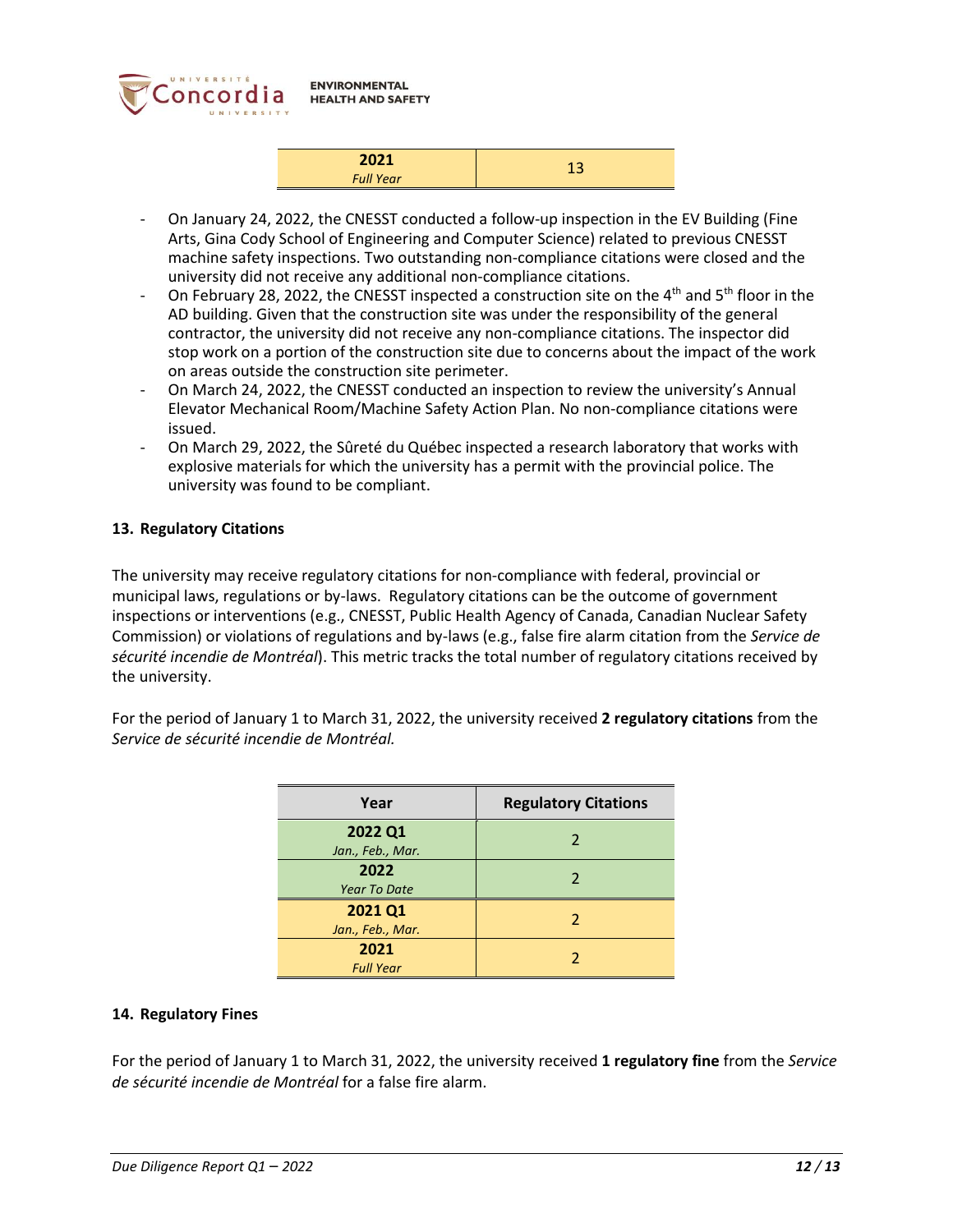

| Year                        | <b>Fines Received</b> |
|-----------------------------|-----------------------|
| 2022 Q1<br>Jan., Feb., Mar. | \$250                 |
| 2022<br>Year To Date        | \$250                 |
| 2021 Q1<br>Jan., Feb., Mar. | \$0                   |
| 2021<br><b>Full Year</b>    | \$0                   |

#### <span id="page-23-0"></span>**15. Hazardous Materials Emergency Responses**

The university's Hazardous Materials Emergency Response Team responds to hazardous material emergencies that occur on university premises, including spills and odours. Service providers are called upon to assist when a major spill occurs, and additional resources are required.

For the period of January 1 to March 31, 2022, there was **1 hazardous materials emergency response** by the EHS Hazardous Materials Emergency Response Team.

| Year                        | <b>Hazardous Material Spill Responses</b> |
|-----------------------------|-------------------------------------------|
| 2022 Q1<br>Jan., Feb., Mar. |                                           |
| 2021<br><b>Year To Date</b> |                                           |
| 2021 Q1<br>Jan., Feb., Mar. |                                           |
| 2021<br><b>Full Year</b>    | 17                                        |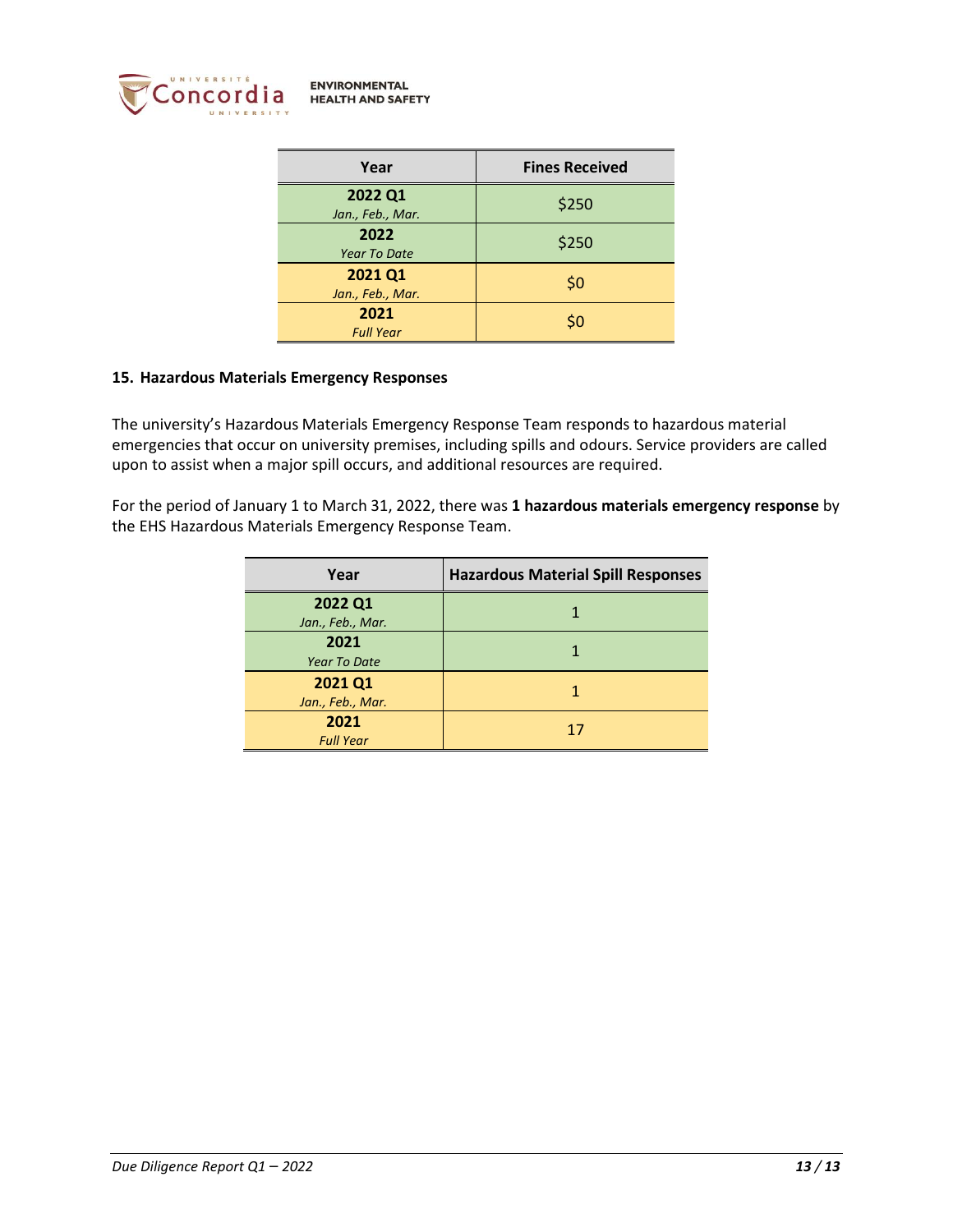

**AGENDA ITEM:** Collection of a new undergraduate student fee levy

**ACTION REQUIRED:** For approval

**SUMMARY:** In accordance with the *Policy on Student Associations and Groups* (PRVPA-10), the Board of Governors is being asked to approve the collection by the University on behalf of the Concordia Student Union of a new undergraduate student fee levy, following a referendum conducted in March 2022.

**BACKGROUND:** The results of the vote have been validated by the Dean of Students, as outlined in the attached memo.

#### **DRAFT MOTION:**

#### Mental Health Office

That the Board of Governors authorize Concordia University to collect a fee levy of \$0.45 per credit for a Mental Health Services Office, from all CSU members, annually adjusted to the Consumer Price Index of Canada, to be implemented with registration for the fall 2022 (2222) term in accordance with the University's tuition, Refund and Withdrawal Policy.

#### **PREPARED BY:**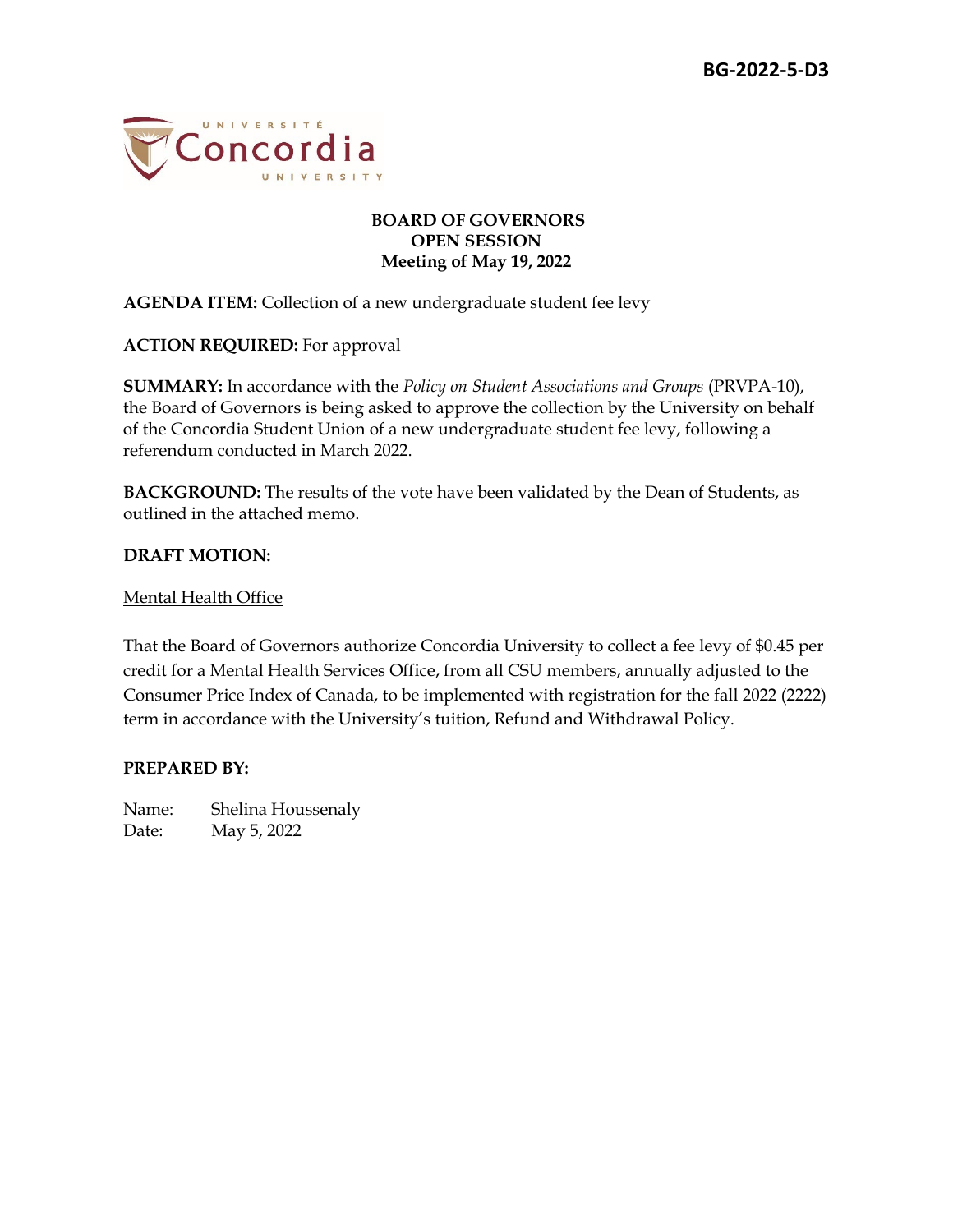

Dean of Students Office

#### **INTERNAL MEMORANDUM**

April 7, 2022

TO: Ms. Shelina Houssenaly, Secretary, Board of Governors FROM: Andrew Woodall, Dean of Students RE: CSU Election Results March 2022

In the most recent Concordia Student Union by-elections held from March 15-17, 2022, undergraduate students voted on the following referendum question:

#### **Mental Health Office**

Do you agree to create a fee levy for Mental Health Services office of \$0.45 per credit, annually adjusted to the Consumer Price Index of Canada, to be collected from all CSU members? The fee levy will be effective in the Fall of 2022 and billed in accordance with the university tuition billing and refund policy.

| YES:            | 2353 |
|-----------------|------|
| NO:             | 811  |
| <b>ABSTAIN:</b> | 723  |

Probable p

Andrew Woodall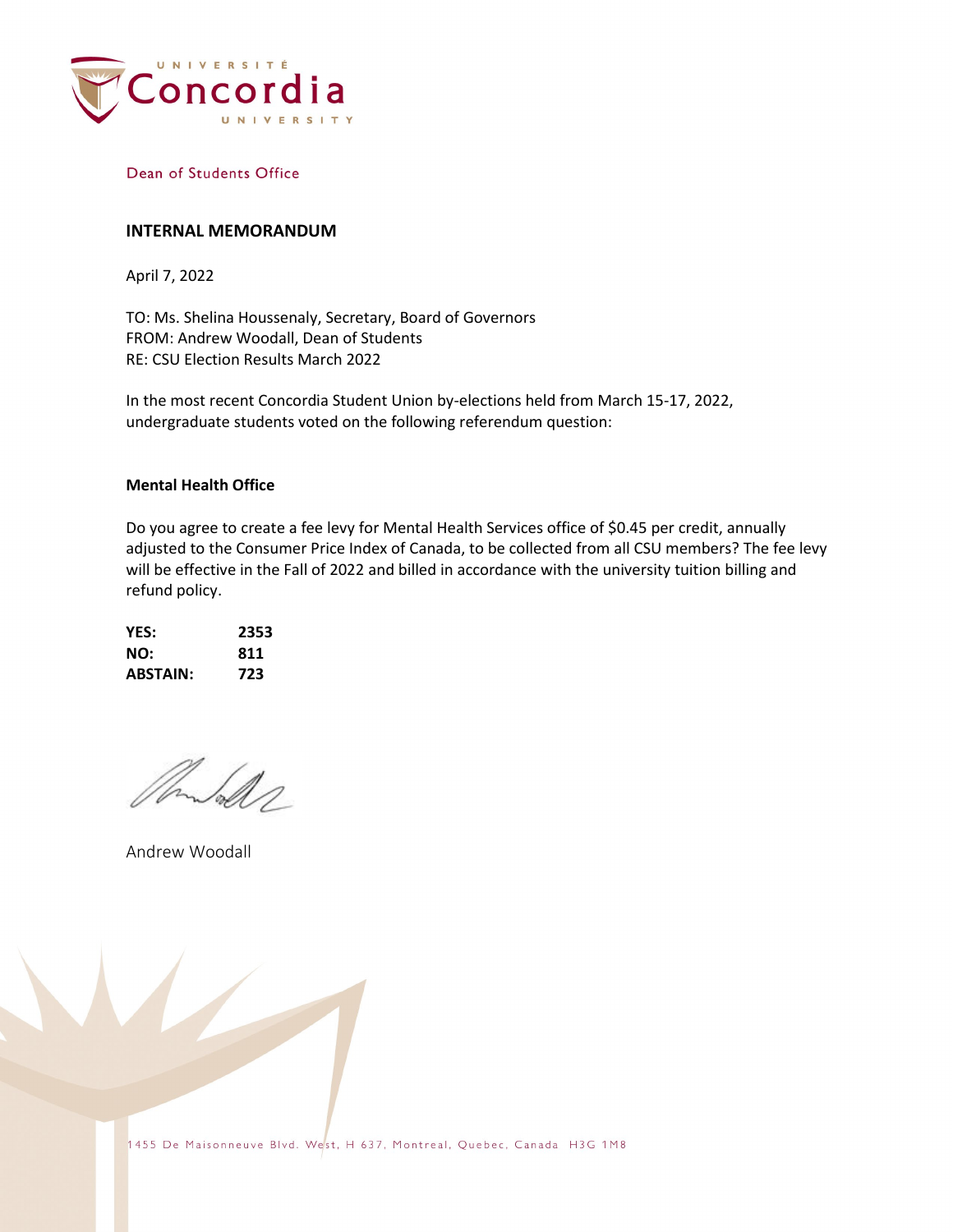

**AGENDA ITEM:** Collection of a graduate student fee levy

#### **ACTION REQUIRED:** For approval

**SUMMARY:** In accordance with the *Policy on Student Associations and Groups* (PRVPA-10), the Board of Governors is being asked to approve the collection by the University on behalf of the Graduate Students' Association (GSA) of a graduate student fee levy, following a referendum conducted in April 2022.

**BACKGROUND:** The results of the vote have been validated by the Dean of Students, as outlined in the attached memo.

#### **DRAFT MOTION:**

#### CSU Advocacy Centre

That the Board of Governors authorize Concordia University to collect a fee levy of \$3.00 per semester (an increase of \$0.50 per semester from \$2.50 per semester) to increase support hours for graduate students at the CSU Advocacy Center and to be paid directly to the Concordia Student Union (CSU) Advocacy Center instead of the Graduate Student Association (GSA), from all graduate students, annually adjusted to the Consumer Price Index of Canada, to be implemented with registration for the fall 2022 (2222) term in accordance with the University's tuition, Refund and Withdrawal Policy.

#### **PREPARED BY:**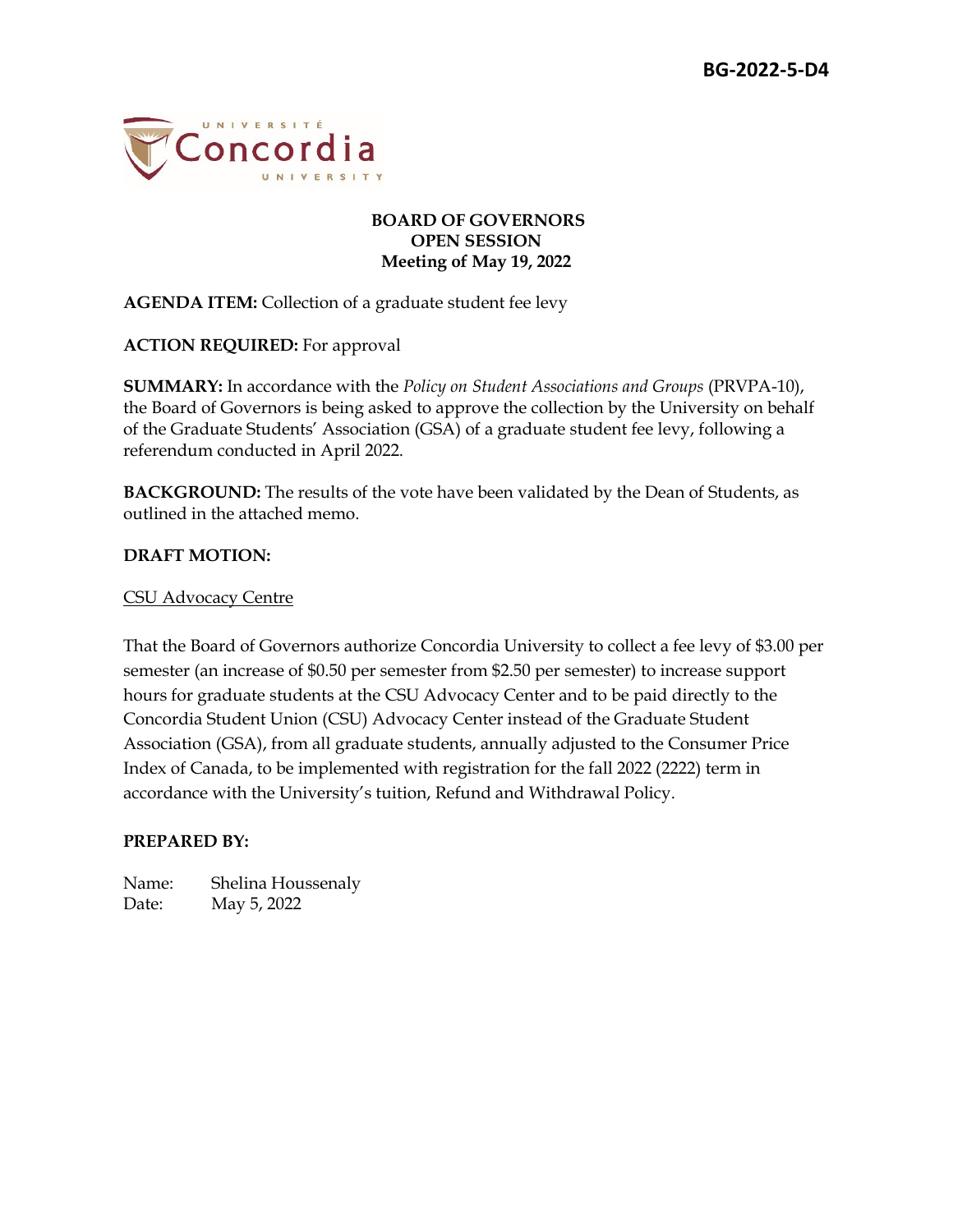

Office of the Dean of Students

May 2, 2022

TO: Ms. Shelina Houssenaly, Secretary, Board of Governors FROM: Andrew Woodall, Dean of Students RE: GSA Election Results April 2022

In the most recent Graduate Student Association elections held from April 21-22, 2022, graduate students voted on the following referendum questions:

Do you, as a graduate student at Concordia, agree to pay the current Advocacy Centre fee-levy of \$2.50 per semester directly to the Concordia Student Union (CSU) Advocacy Centre instead of the Graduate Student Association (GSA) for graduate students to continue to access advocacy services at the CSU Advocacy Centre, and for this fee-levy to be annually adjusted to the Consumer Price Index of Canada? The fee levy will be effective in the Fall 2022 semester and billed in accordance with the University's tuition, Refund and Withdrawal Policy.

**Yes- 502 No- 294**

Do you, as a graduate student at Concordia, agree to increase the Advocacy Centre Fee Levy from \$2.50 per semester to \$3.00 per semester (an increase of \$0.50), annually adjusted to the Consumer Price Index of Canada, to increase support hours for graduate students at the CSU Advocacy Centre ? The fee levy will be effective in the Fall 2022 semester and billed in accordance with the University's tuition, Refund and Withdrawal Policy.

**Yes- 435 No- 377**

Por Solo

Andrew Woodall

Direction de la vie étudiante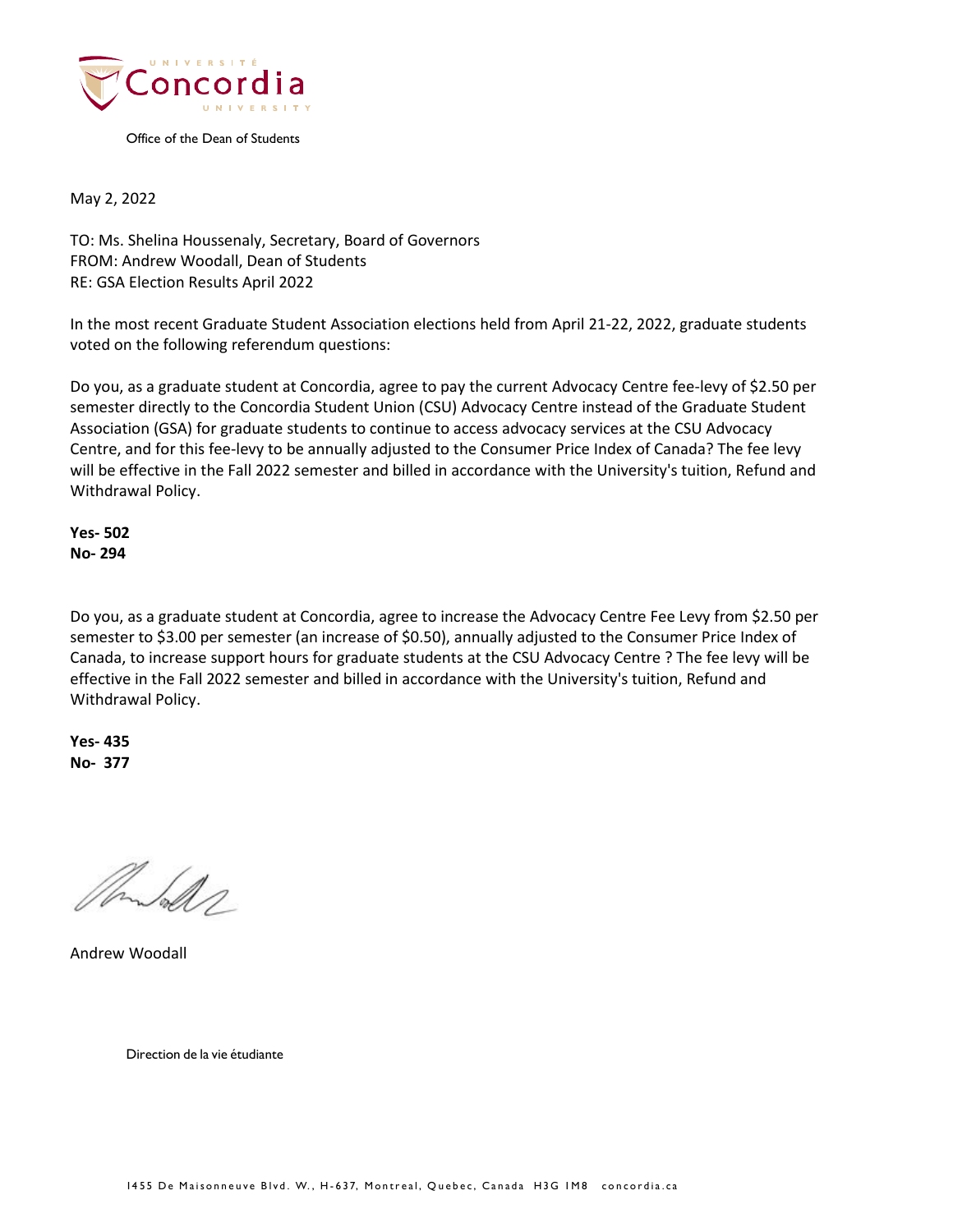

**AGENDA ITEM:** Professional liability waiver for an in-house architect

**ACTION REQUIRED:** For approval

**SUMMARY:** The Board is being asked to adopt a resolution stating that the University, as the employer, will stand surety for an in-house architect in case of any error or omission on his part in the course of his professional duties.

#### **BACKGROUND:**

The Regulations respecting professional liability insurance for members of the *Ordre des architectes du Québec* provide for mandatory participation by its members in a group professional liability insurance plan. However, the Regulations also set out the circumstances under which members may be exempted, such as those who work exclusively for an employer.

Similar resolutions have been adopted in the past for engineers and architects employed by the University.

#### **DRAFT MOTION:**

Considérant que Sabina Kuepper, architecte, est au service exclusif de l'Université Concordia;

Considérant que Sabina Kuepper, architecte, ne pose des actes professionnels que pour des édifices destinés à l'usage exclusif de l'Université Concordia et non destinés à la revente;

IL EST RÉSOLU de déclarer aux fins du Règlement sur la souscription obligatoire au Fonds d'assurance de la responsabilité professionnelle de l'Ordre des architectes du Québec (chapitre A-21, r. 13) que l'Université Concordia se porte garant et s'engage à prendre le fait et cause et répondre financièrement des conséquences de toute erreur ou omission de Sabina Kuepper dans l'exercice de ses fonctions.

#### **PREPARED BY:**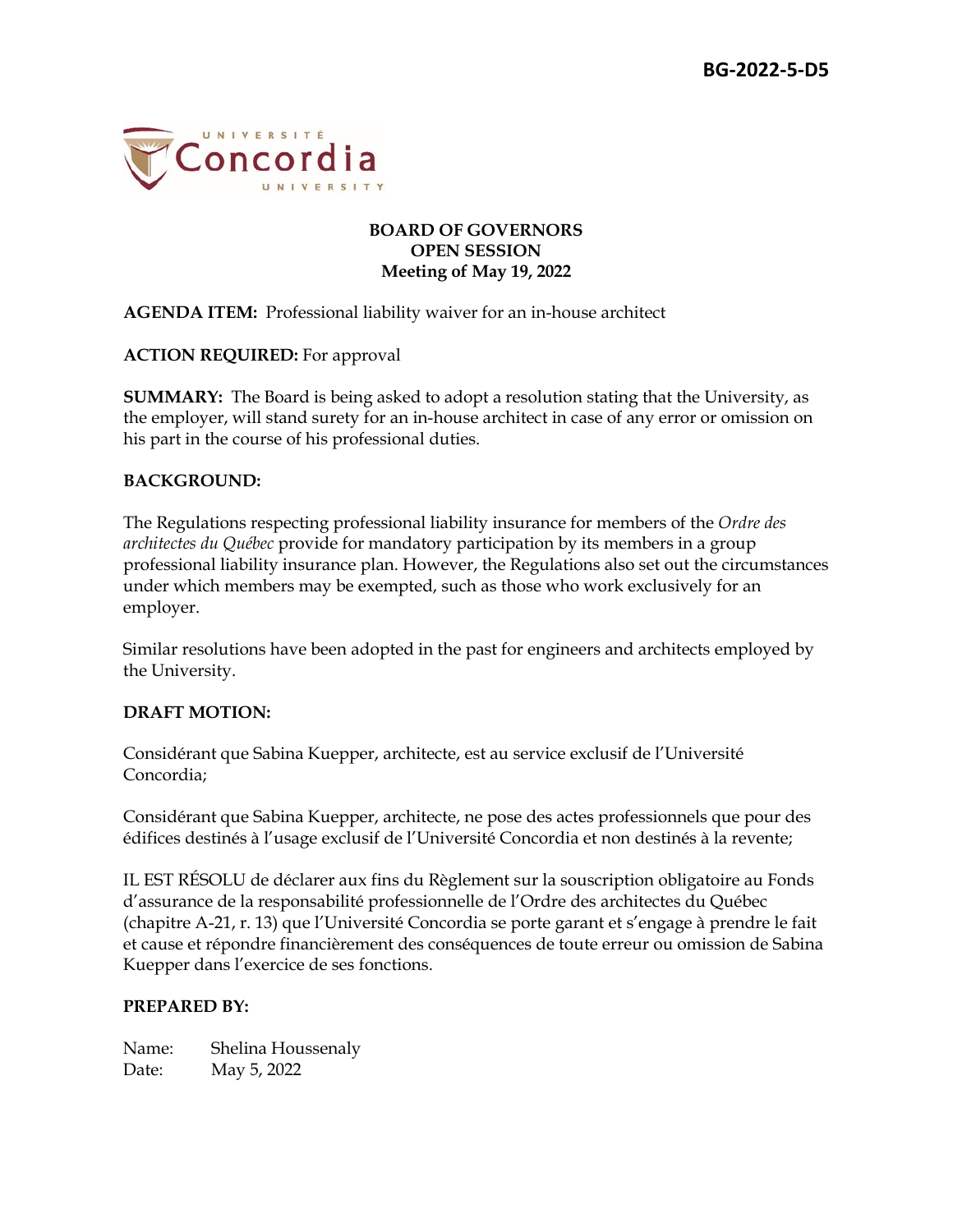

**AGENDA ITEM:** Finance Committee recommendation: Administrative fee

**ACTION REQUIRED:** For approval

**SUMMARY:** On recommendation of the Finance Committee, the approval of the Board is being sought to increase the Administrative fee charged to all students.

#### **BACKGROUND:**

This fee contributes to covering some of the administrative costs in relation to front-line services provided by various units throughout a student's academic career, from the Welcome Center, Birks Student Services Center, Student Accounts, Enrolment Services, Exams Office, etc.

#### **DRAFT MOTION:**

Whereas the current Administrative fee being charged to all students is \$11.70 per credit; and

Whereas the government has allowed the University to increase this fee up to 2.64% for 2022-23;

Be it resolved:

That, on recommendation of the Finance Committee, the Board of Governors approve the collection of an increased Administrative fee of \$12.01 per credit from all students, to be implemented with registration for the fall 2022 (2222) term, in accordance with the University billing, refund and withdrawal policy.

#### **PREPARED BY:**